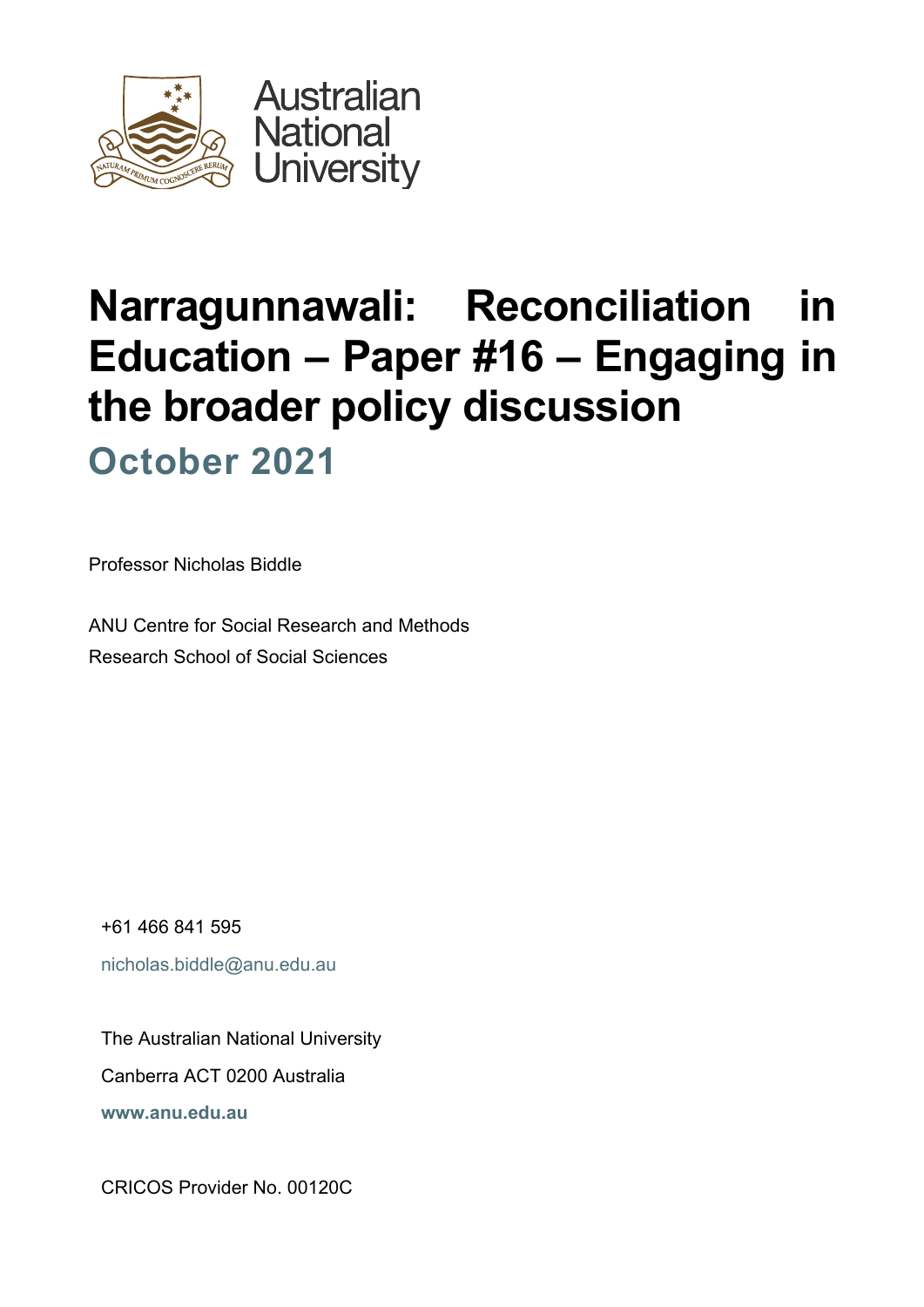# **Contents**

| Aboriginal and Torres Strait Islander education outcomes in Australia 7 |
|-------------------------------------------------------------------------|
|                                                                         |
|                                                                         |
|                                                                         |
|                                                                         |
|                                                                         |
|                                                                         |
|                                                                         |
|                                                                         |
|                                                                         |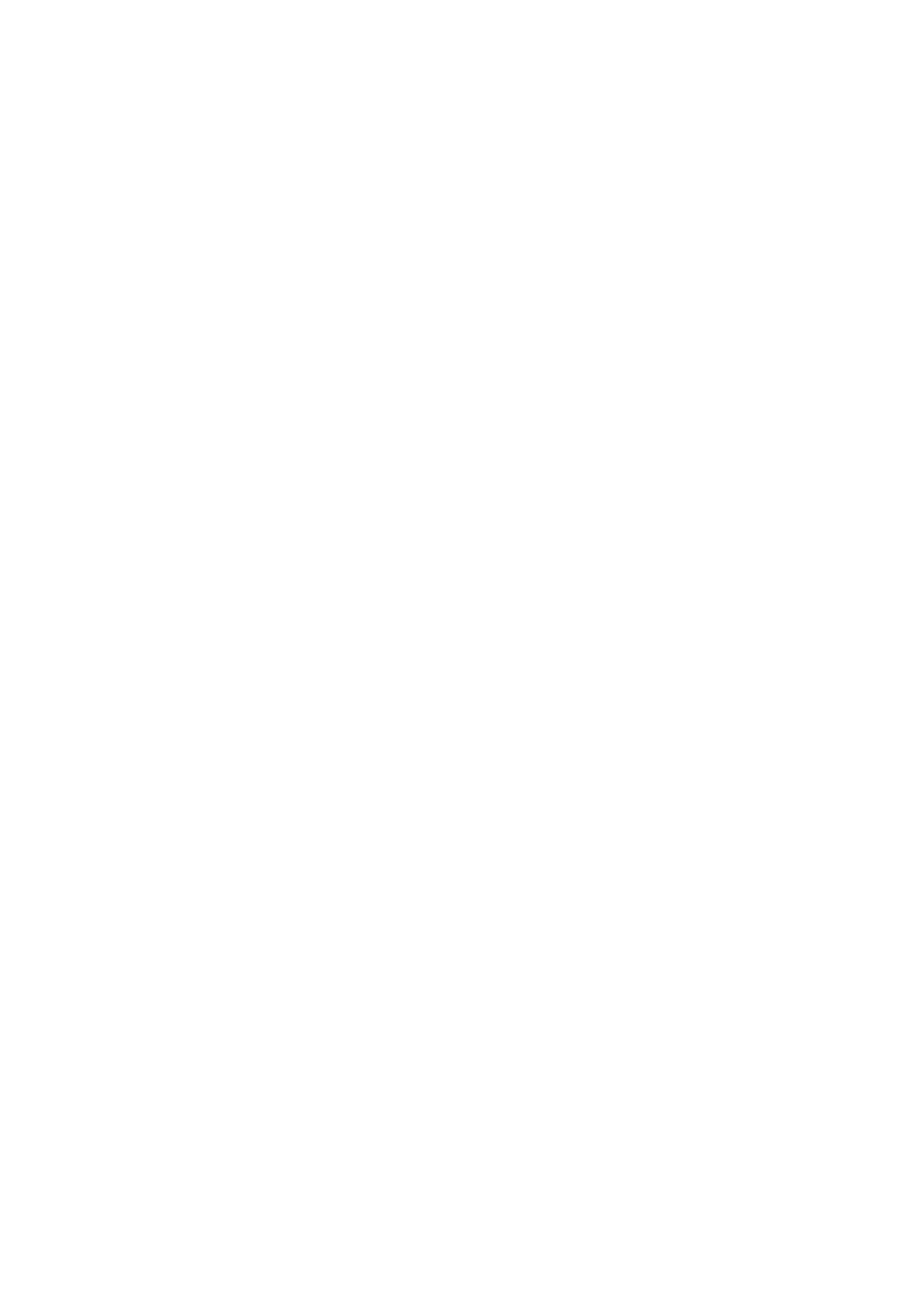# **Extended Abstract**

the aim of this paper is to consider empirically the link that might exist between 'Aboriginal and Torres Strait Islander education' and 'reconciliation in education', and the positionality of the Narragunnawali program within diverse Indigenous Education policy frameworks. To do this, the paper provides some updated summary statistics on the level of engagement with reconciliation in education in Australian schools and early learning services. This is followed by a discussion of the education outcomes of Aboriginal and Torres Strait Islander children and young adults in Australia, including some new analysis of the relationship between Aboriginal and Torres Strait Islander status and literacy and numeracy measurement. The section that follows then discusses some other policy frameworks of relevance to Aboriginal and Torres Strait Islander education, and reconciliation in education, with the final section providing some concluding comments and implications for the Narragunnawali program.

The paper documents how Aboriginal and Torres Strait Islander children, youth and their families engage in education at high rates at all levels of education. However, detailed analysis of NAPLAN data shows that not only do Aboriginal and Torres Strait Islander students start school with measured literacy and numeracy levels that are lower than for the non-Indigenous population, but that these outcomes do not increase by as much between Year 3 and 5 or Years 5 and 7 for an otherwise equivalent non-Indigenous student (based on observable characteristics). The main policy framework in Australia that incorporates education outcomes is the Closing the Gap framework. This paper has discussed how the current version of the framework has more substantially incorporated input from Aboriginal and Torres Strait Islander communities and organisations than previous versions. However it has also documented where there are a number of gaps in the framework, particularly that there are no targets set for the school years, and that there is no focus on the attitudes or outcomes of non-Indigenous students, with no attempt within the framework to increase knowledge of Aboriginal and Torres Strait Islander language, culture or history, nor any focus on reducing the level of discrimination perpetuated by predominantly non-Indigenous Australians on the Aboriginal and Torres Strait Islander population.

While the focus of Narragunnawali is on reconciliation in education, more so than Aboriginal and Torres Strait Islander education more specifically, such programs also have the potential to facilitate educational environments that are conducive to improving the outcomes of Aboriginal and Torres Strait Islander students, particularly when delivered alongside some of the other community-driven and informed interventions discussed in this paper. This is in addition to the core role of Narragunnawali to improve the ability of educators to deliver evidence-based programs that focus on and are informed by Indigenous perspectives, cultures, languages and histories.

### **Acknowledgements**

The analysis presented in this paper was supported by funds and data from Reconciliation Australia as part of an evaluation of the program. Reconciliation Australia's support and comments on an earlier version of this paper were greatly appreciated. The results presented should be attributed to the named authors only.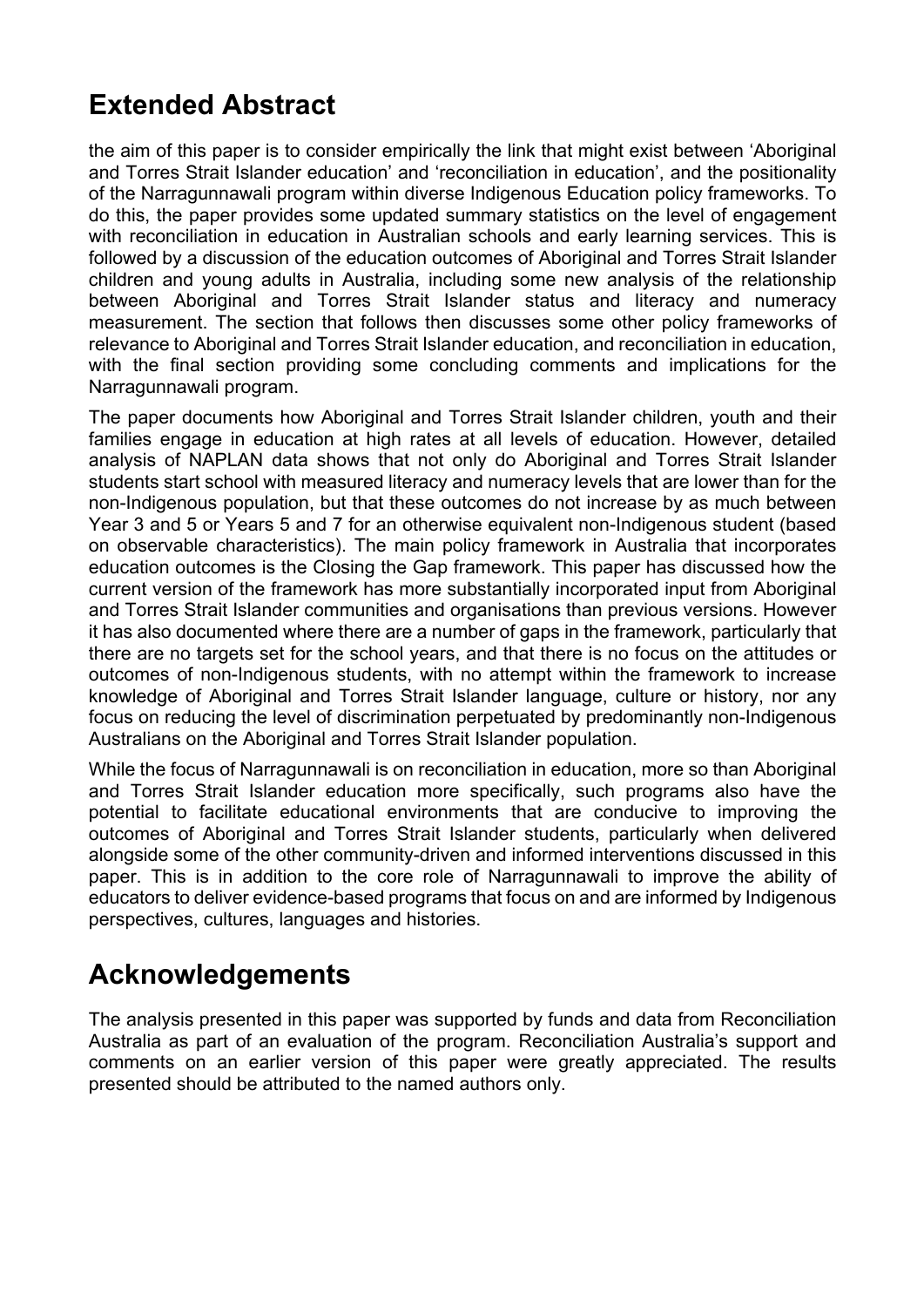# **1 Introduction and overview of Narragunnawali**

Aboriginal and Torres Strait Islander Australians have achieved remarkable education outcomes in Australia. Despite barriers of location, cost, discrimination, and poor policy decisions, thousands of Aboriginal and Torres Strait Islander children engage in early childhood education, learn new skills and knowledge as they progress through infants, primary and high school, and engage in post-school education across a range of disciplines and levels. This is, of course, in addition to some of the cultural/wider learning that a number of Aboriginal and Torres Strait Islander children engage in in community (outside of formal educational institutions, but in ways that are nonetheless important to their educational, cultural and socio-emotional development)

Many Aboriginal and Torres Strait Islander Australians do struggle with formal education and, more importantly, the formal education and training system in Australia struggles to deliver on the education needs and aspirations of Aboriginal and Torres Strait Islander students and their families.

There have been many policy interventions that have attempted to improve the educational attainment of Aboriginal and Torres Strait Islander Australians. Some of these have been successful, whereas others have had little impact or even led to negative unintended consequences. There are some principles that make success more likely – being well resourced; engaging with and reflecting the actual needs and aspirations of Aboriginal and Torres Strait Islander children, youth, adults, and their families; and having significant ownership and control by the Aboriginal and Torres Strait Islander Community.

One intervention that has the potential to improve the education opportunities and outcomes of Aboriginal and Torres Strait Islander children and young adults is Reconciliation Australia's Narragunnawali: Reconciliation in Education program. *Narragunnawali* (pronounced narra-gunna-wally) is a word from the language of the Ngunnawal people meaning alive, wellbeing coming together and peace (the Ngunnawal people are the Traditional Owners and Custodians of the lands in and around Canberra, where Reconciliation Australia's head office is located). The word *narragunnawali* is used with the permission of the United Ngunnawal Elders Council.

The program is designed primarily to support all Australian schools and early learning services in developing a high level of knowledge and pride in Aboriginal and Torres Strait Islander histories, cultures and contributions. While it is intended that this knowledge and pride be held by all students and educators in Australia, regardless of their Indigenous status, it is also intended that there will be flow-on benefits to Aboriginal and Torres Strait Islander students, families and communities.

The following diagram captures the Goals and Projected Outcomes of the Narragunnawali program: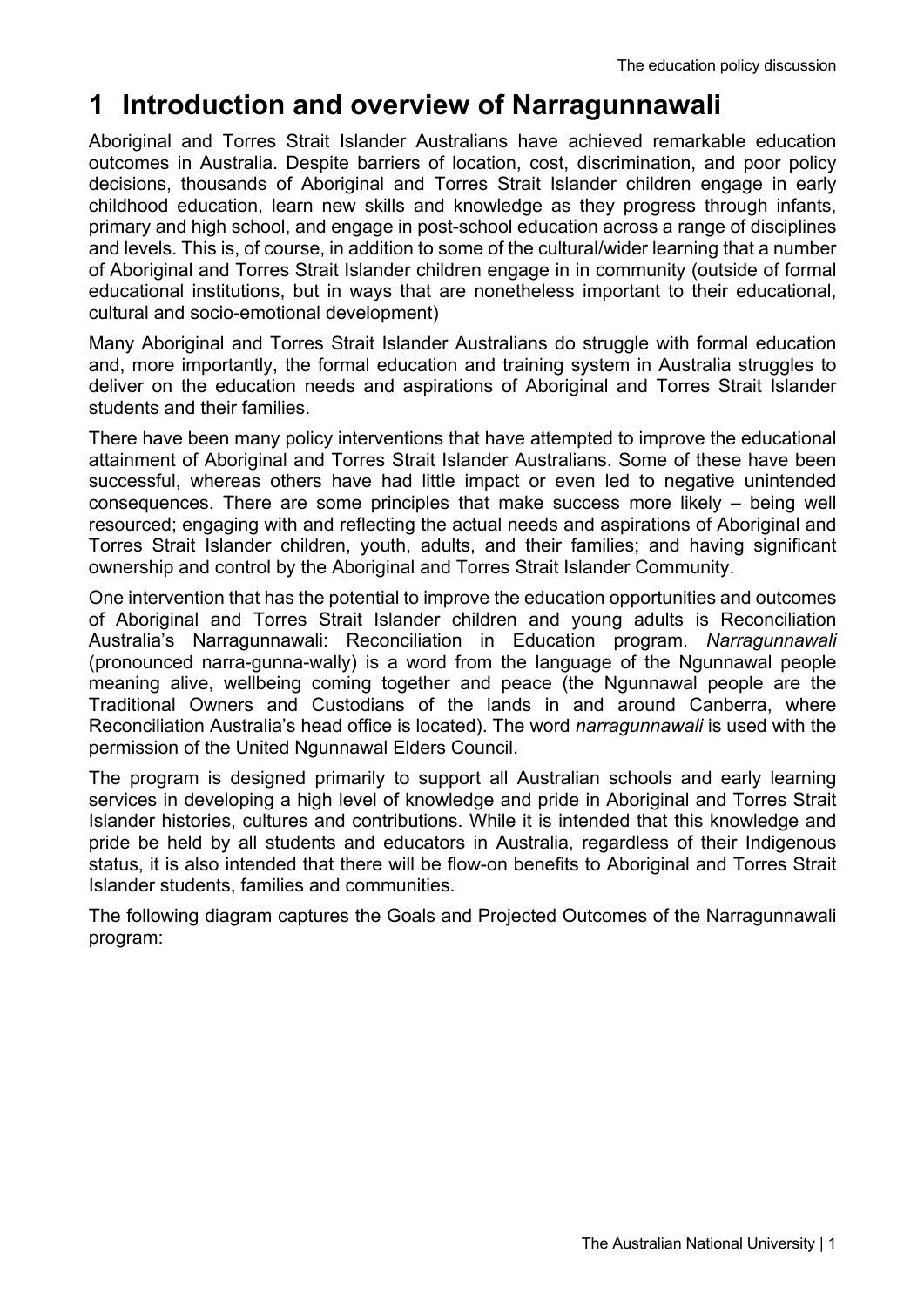| <b>Reconciliation Australia's vision</b> is for a just, equitable and reconciled Australia                                                                                                                                         |                                                                                                           |                                                                                                                                                    |                                                                                                                                             |  |
|------------------------------------------------------------------------------------------------------------------------------------------------------------------------------------------------------------------------------------|-----------------------------------------------------------------------------------------------------------|----------------------------------------------------------------------------------------------------------------------------------------------------|---------------------------------------------------------------------------------------------------------------------------------------------|--|
| <b>The Narragunnawali program's vision</b> is that all Australian schools and early learning services foster a high level of knowledge<br>and pride in Aboriginal and Torres Strait Islander histories, cultures and contributions |                                                                                                           |                                                                                                                                                    |                                                                                                                                             |  |
| <b>Goal 1: Teachers and</b><br>educators are able to promote<br>reconciliation in the classroom                                                                                                                                    | Goal 2: Schools and early learning<br>services are able to promote<br>reconciliation within their grounds | Goal 3: Schools and early learning<br>services are able to effectively<br>engage with local communities and<br>organisations around reconciliation | <b>Goal 4: Government and sectoral</b><br>policy supports educators and<br>education institutions to actively<br>engage with reconciliation |  |
|                                                                                                                                                                                                                                    |                                                                                                           |                                                                                                                                                    |                                                                                                                                             |  |
| <b>Outcome 1:</b> Support schools and early learning services to develop and/or strengthen links with local Aboriginal and Torres Strait Islander<br>communities.                                                                  |                                                                                                           |                                                                                                                                                    |                                                                                                                                             |  |
| <b>Outcome 2:</b> Support schools and early learning services to engage in meaningful, practical and symbolic actions of reconciliation.                                                                                           |                                                                                                           |                                                                                                                                                    |                                                                                                                                             |  |
| Outcome 3: Empower and support teachers and educators to develop their own awareness of Aboriginal and Torres Strait Islander histories and<br>cultures.                                                                           |                                                                                                           |                                                                                                                                                    |                                                                                                                                             |  |
| Outcome 4: Empower and support teachers and educators to be confident and competent to support reconciliation in their schools and<br>classrooms and with their students, parents/families and local communities.                  |                                                                                                           |                                                                                                                                                    |                                                                                                                                             |  |
| <b>Outcome 5:</b> Monitoring and evaluation enables evidence-based modifications, enhancements or changes to occur and enable the reporting of<br>successes and challenges.                                                        |                                                                                                           |                                                                                                                                                    |                                                                                                                                             |  |
| <b>Outcome 6:</b> The communications and marketing of Narragunnawali sees an increase in engagement and participation as well as an increased<br>contribution made to relevant policy frameworks.                                  |                                                                                                           |                                                                                                                                                    |                                                                                                                                             |  |

The Narragunnawali program consists of four key areas (Reconciliation Action Plans, Professional Learning, Curriculum Resources and Awards), each of which are simultaneously underpinned by dedicated foci on Research and Evaluation, Stakeholder Engagement, and both Education Sector and Regional Engagement. The program comprises an online platform which is free to access and provides practical ways to introduce meaningful reconciliation initiatives in the classroom, around the school/service and with the community. While the platform can be accessed by any individual interested in reconciliation in education, it also provides a framework and aligned resources for driving reconciliation at the whole school or early learning service level. Through the Narragunnawali platform, schools and early learning services can develop a Reconciliation Action Plan (RAP), and teachers and educators can access professional learning and curriculum resources to support the implementation of reconciliation initiatives.

The program and RAP actions are designed to address the five interrelated and interdependent dimensions of reconciliation that Reconciliation Australia has identified. These are: Race Relations, Equality and Equity, Institutional Integrity, Unity, and Historical Acceptance. Specifically:

- Within the Race Relations dimension all Australians understand and value Aboriginal and Torres Strait Islander and non-Indigenous cultures, rights, and experiences. This, in turn, fosters stronger relationships based on trust and respect and that are free of racism.
- Equality and Equity recognises the need for equal participation of Aboriginal and Torres Strait Islander peoples in a range of life opportunities. Further, that the unique rights of Aboriginal and Torres Strait Islander peoples are recognised and upheld.
- The Institutional Integrity dimension acknowledges that active support for reconciliation from our nation's political, business and community structures is needed.
- Unity is reflected through an Australian society which values and recognises Aboriginal and Torres Strait Islander cultures and heritage as a proud part of our shared national identity.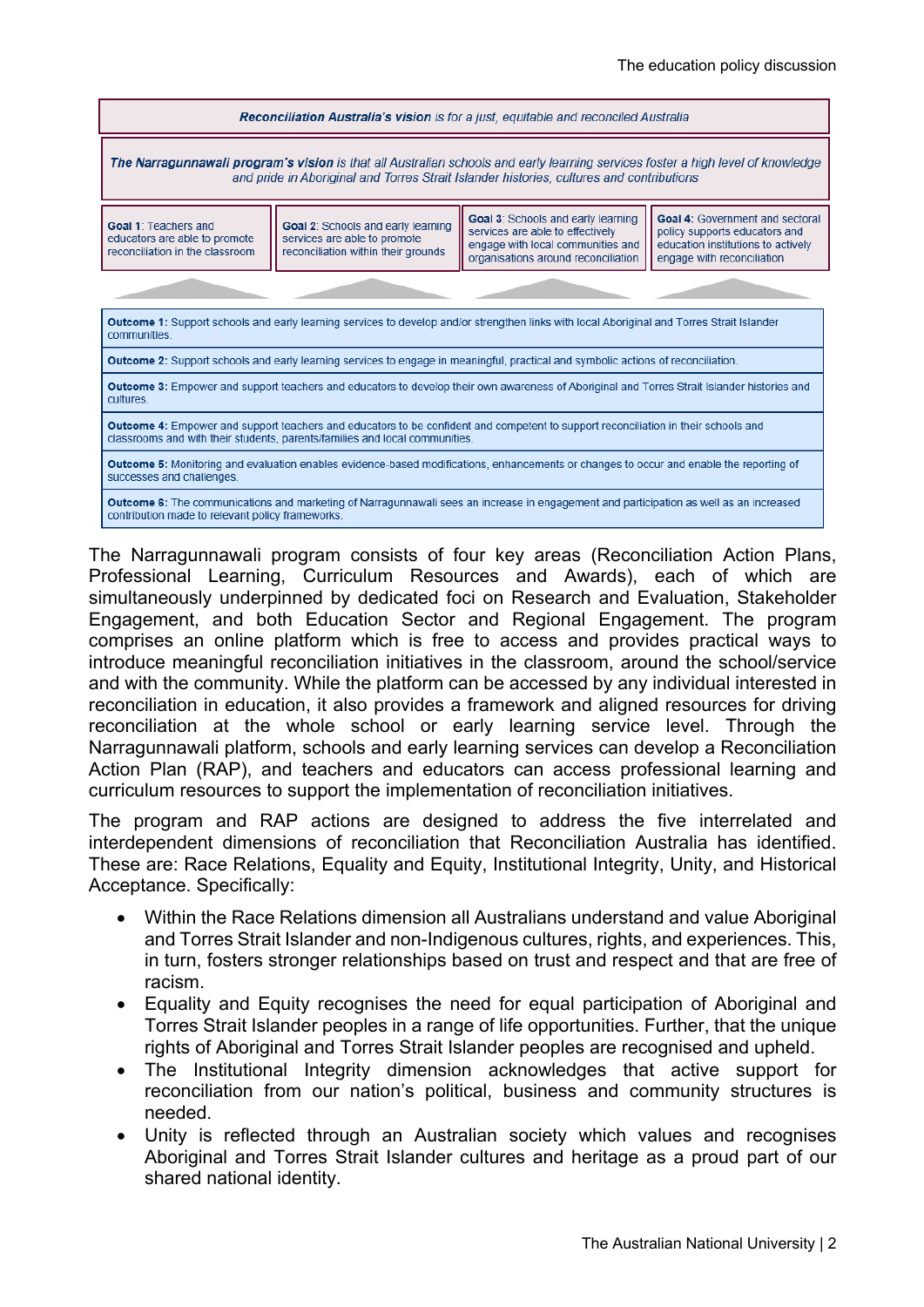• Lastly, the Historical Acceptance dimension documents the importance of all Australians understanding and accepting the wrongs of the past and their impact on Aboriginal and Torres Strait Islander peoples. Additionally, that Australia makes amends for these past policies and practices, and ensures that they are never repeated.

Despite the considerable overlap, there are some distinctions between 'Aboriginal and Torres Strait Islander education' and 'reconciliation in education.' That is, Aboriginal and Torres Strait Islander education is focused primarily on supporting educational opportunities and outcomes for Aboriginal and Torres Strait Islander students. Reconciliation in education can encompass pedagogies and practices for supporting Aboriginal and Torres Strait Islander student's learning, but is primarily focused on engaging all students, staff, and indeed all members of the educational community with the importance of reconciliation, and Aboriginal and Torres Strait Islander peoples, histories and cultures.

While Aboriginal and Torres Strait Islander student outcomes are not a direct focus of the Narragunnawali program, the program should and does take into account the barriers to education faced by some Aboriginal and Torres Strait Islander children and young adults. Furthermore, a positive spillover from the program may be a reduction in these barriers, and therefore an improvement in education opportunities and outcomes.

#### **1.1 Evaluation of Narragunnawali**

Since early 2015, the Australian National University (ANU) has been involved in the evaluation and monitoring of Narragunnawali*.* One of the principles of the evaluation was a genuine collaboration between the ANU project team and Reconciliation Australia (RA). In addition to a collaborative approach, four further principles were followed as part of the methodology. Specifically, the project aimed to:

- Use a mix of qualitative and quantitative data collection and analytical techniques;
- Provide information to Reconciliation Australia at regular intervals in order to ensure lessons learned can be incorporated as the program is developed;
- Collect information where possible from those who are directly involved in Narragunnawali; and
- Make use of available data where possible and data collected as part of the program.

For Phase 1 of the evaluation (2015-2018), the methodological approach was structured around a set of questions. Given the voluntary nature of the program, there are a set of main questions guiding the analysis:

- **Process:**
	- o Why are certain schools and early learning services participating and others not?
	- o For those who are participating, what are the strengths, weaknesses and suggested improvements for the program?
- **Outcomes:**
	- $\circ$  For those who are participating, what is the effect of the program on four main outcomes, namely does Narragunnawali lead to:
		- § A higher level of understanding of Aboriginal and Torres Strait Islander cultures and heritage?
		- § A higher level of pride in our shared national identity?
		- Increased trust between Aboriginal and Torres Strait Islander peoples and the rest of the Australian population?
		- Reduced prejudice experienced by Aboriginal and Torres Strait Islander students and teachers?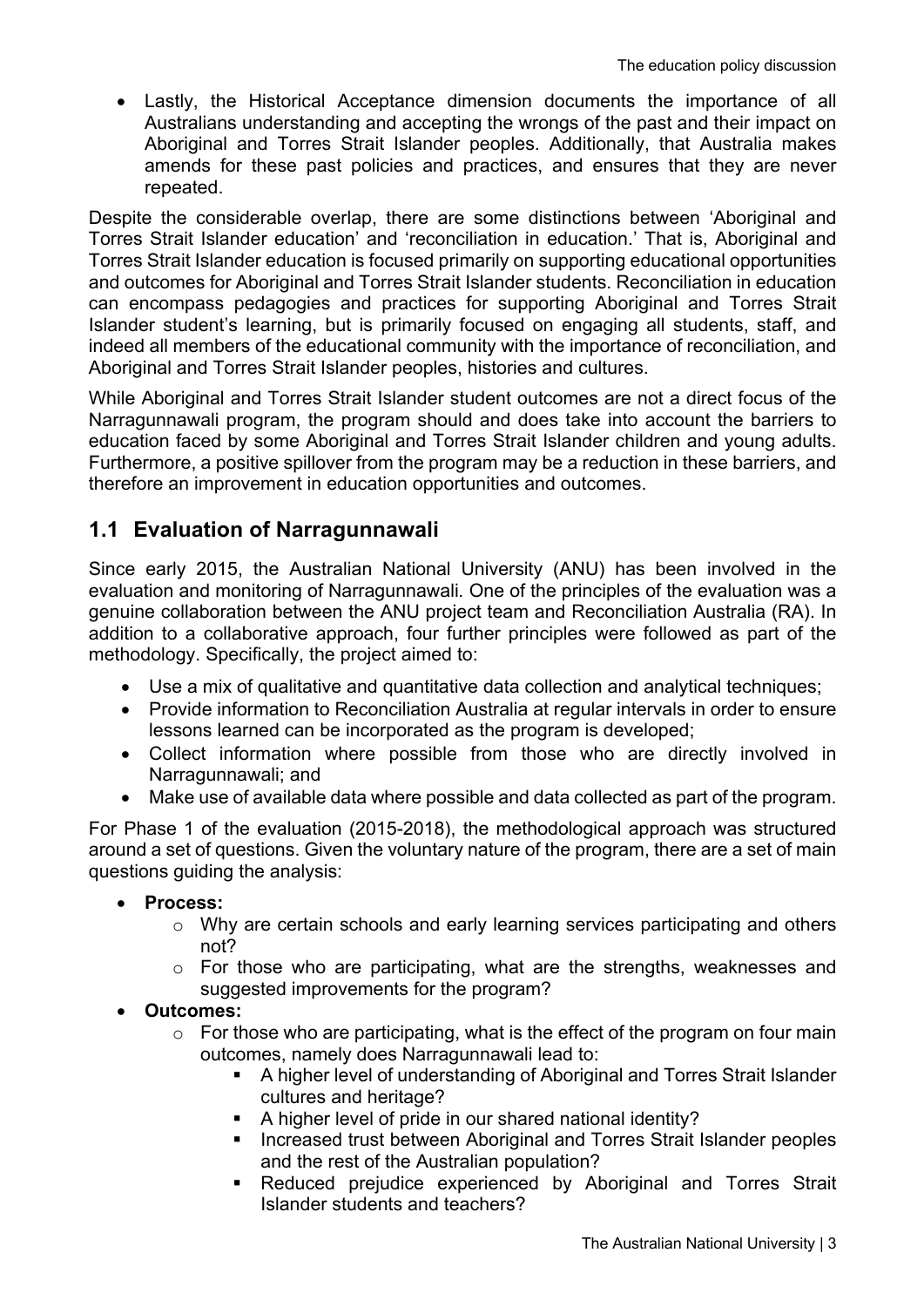For Phase 2 of the evaluation, a more expansive set of research questions were used to guide the analysis. These questions were structured around 7 themes or areas as outlined below. While Phase 2 originally included for research from January 2018 to June 2020, the questions were designed to support a longer-term research agenda that aligned with Reconciliation Australia's 2017-2022 Research Agenda. These were

- 1. Growth, uptake and usage
- 2. Information sharing and within-institution knowledge
- 3. Effectiveness of resources
- 4. Teacher knowledge and confidence
- 5. Community interaction and engagement
- 6. Student experience
- 7. Expansion of Narragunnawali

During phase 2 of the evaluation, there was unprecedented disruption to Australian schools and early learning services. These disruptions have been primarily caused by the COVID-19 global pandemic and the 2019-2020 Australian bushfire season (known now as the Black Summer bushfires).

As well as being aligned with the methodological principles outlined below, the aims and objectives of Phase 3 of the Narragunnawali Evaluation (2020 to 2022) will align closely with the Goals and Vision of the Narragunnawali Strategic Plan:

With this in mind the overarching line of inquiry for Phase 3 of the Evaluation of Narragunnawali is:

**To what extent, and to what effect, do the Narragunnawali program's strategic priorities and enabling initiatives – and the resources and activities that these encompass – meet the program's goals and intended outcomes, in alignment with the five dimensions of reconciliation and Reconciliation Australia's wider organisational vision and strategic goals?**

Key evaluation questions for Phase 3 are:

- To what extent, and to what effect, does Narragunnawali support schools and early learning services to develop and/or strengthen links with local Aboriginal and Torres Strait Islander communities?
- To what extent, and to what effect, does Narragunnawali support schools and early learning services to engage in meaningful, practical and symbolic actions of reconciliation?
- To what extent, and to what effect, does Narragunnawali empower and support teachers and educators to develop their own awareness of Aboriginal and Torres Strait Islander histories and cultures?
- To what extent, and to what effect, does Narragunnawali empower and support teachers and educators to be confident to support reconciliation in their schools and classrooms, their students, and their students' families?
- To what extent, and to what effect, does the communications and marketing of Narragunnawali see an increase in engagement and participation in the program and wider reconciliation-in-education initiatives, as well as increased contribution made to relevant made to relevant policy frameworks?
- To what extent, and to what effect, does or could monitoring and evaluation enable evidence-based modifications, enhancements or changes to the Narragunnawali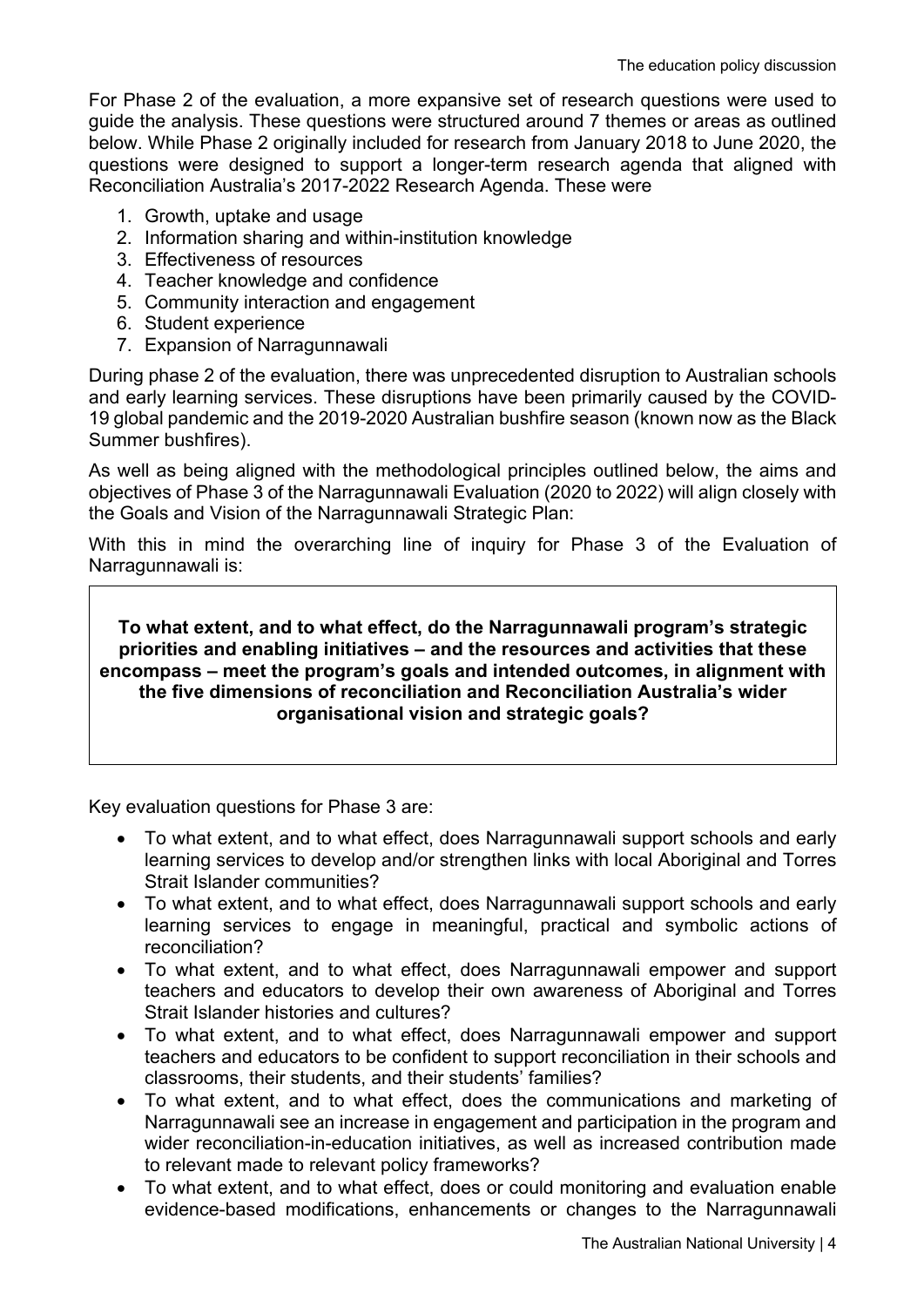program to occur, and enable the reporting of programmatic successes and challenges?

#### **1.2 Outline of the remainder of the paper**

While acknowledging the distinction between 'Aboriginal and Torres Strait Islander education' and 'reconciliation in education' (as outlined above), the aim of this paper is to consider empirically the link that might exist between the two, and the positionality of the Narragunnawali program within diverse Indigenous Education policy frameworks. Section 2 provides some updated summary statistics on the level of engagement with reconciliation in education in Australian schools and early learning services. This is followed by a discussion of the education outcomes of Aboriginal and Torres Strait Islander children and young adults in Australia, including some new analysis of the relationship between Aboriginal and Torres Strait Islander status and literacy and numeracy measurement. The section that follows then discusses some other policy frameworks of relevance to Aboriginal and Torres Strait Islander education, and reconciliation in education, with the final section providing some concluding comments and implications for the Narragunnawali program.

### **2 Engagement with reconciliation in education**

As of the 30<sup>th</sup> September 2021, there were approximately 8,361 Reconciliation Action Plans (RAP) on the Narragunnawali platform schools across 8,814 schools and early learning services. There were also approximately 100,211 registered Narragunnawali platform Users, of which 45,737 (approximately 45.6%) were associated with one or more Narragunnawali RAP Working Groups

Although there are some challenges in identifying an accurate denominator of schools and early learning services, approximately one-third of all institutions in scope of the program have or have had a RAP. This represents a large, and continued engagement by schools and early learning services with reconciliation in education since the program commenced in 2015 when there were less than 500 schools and early learning services that had commenced the RAP process (Figure 1), as well as since April 2020 at the height of the first wave of the COVID-19 pandemic when there were a little under five-and-a-half thousand schools and early learning services in the program.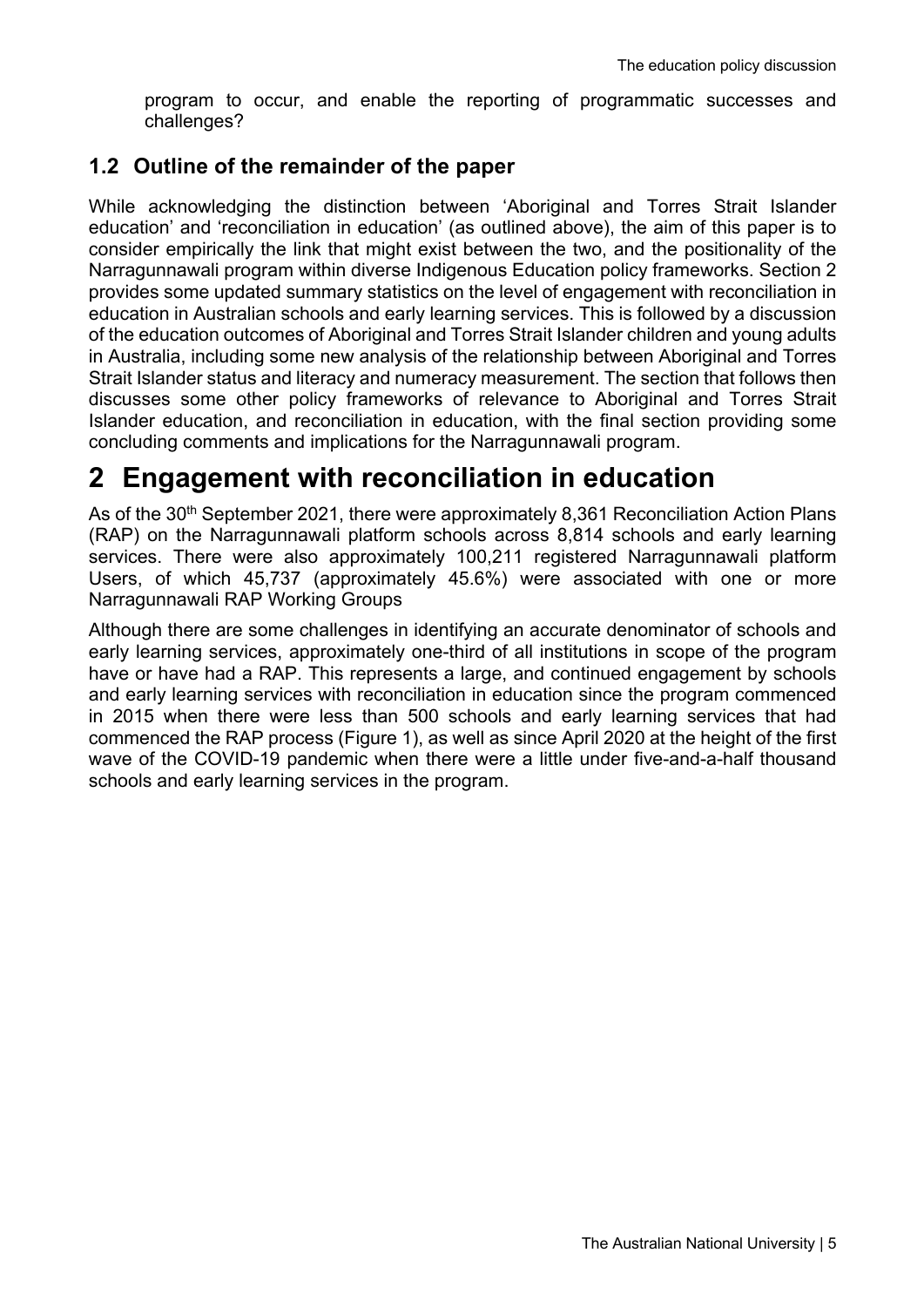

#### **Figure 1 Growth in number of Reconciliation Action Plans (RAPs) in schools and early learning services**

The vast majority of schools and early learning services that have a RAP are at the 'Draft' stage (80.1 per cent), most likely because they are either schools that have had a previous public RAP and haven't since refreshed their RAP; because they are currently actively going through the RAP refresh process<sup>i</sup>; or because they have only started the process of developing a RAP and haven't yet reached publication stage.

There are a number of Actions – within a whole-school framework<sup>ii</sup> designed to drive relationships, respect and opportunities in the classroom, around the school/service and with the community - that schools and early learning services can take as part of developing a RAP. Of the forty in total, 14 are minimally required for a public RAP, with the remainder recommended but able to be chosen based on the institution's needs and aspirations. The following figure lists these Actions, ordered by the number of schools or early learning services that have added Action to their RAP. Those above the line are 'Required' RAP Actions whereas those below the line are recommended but not required.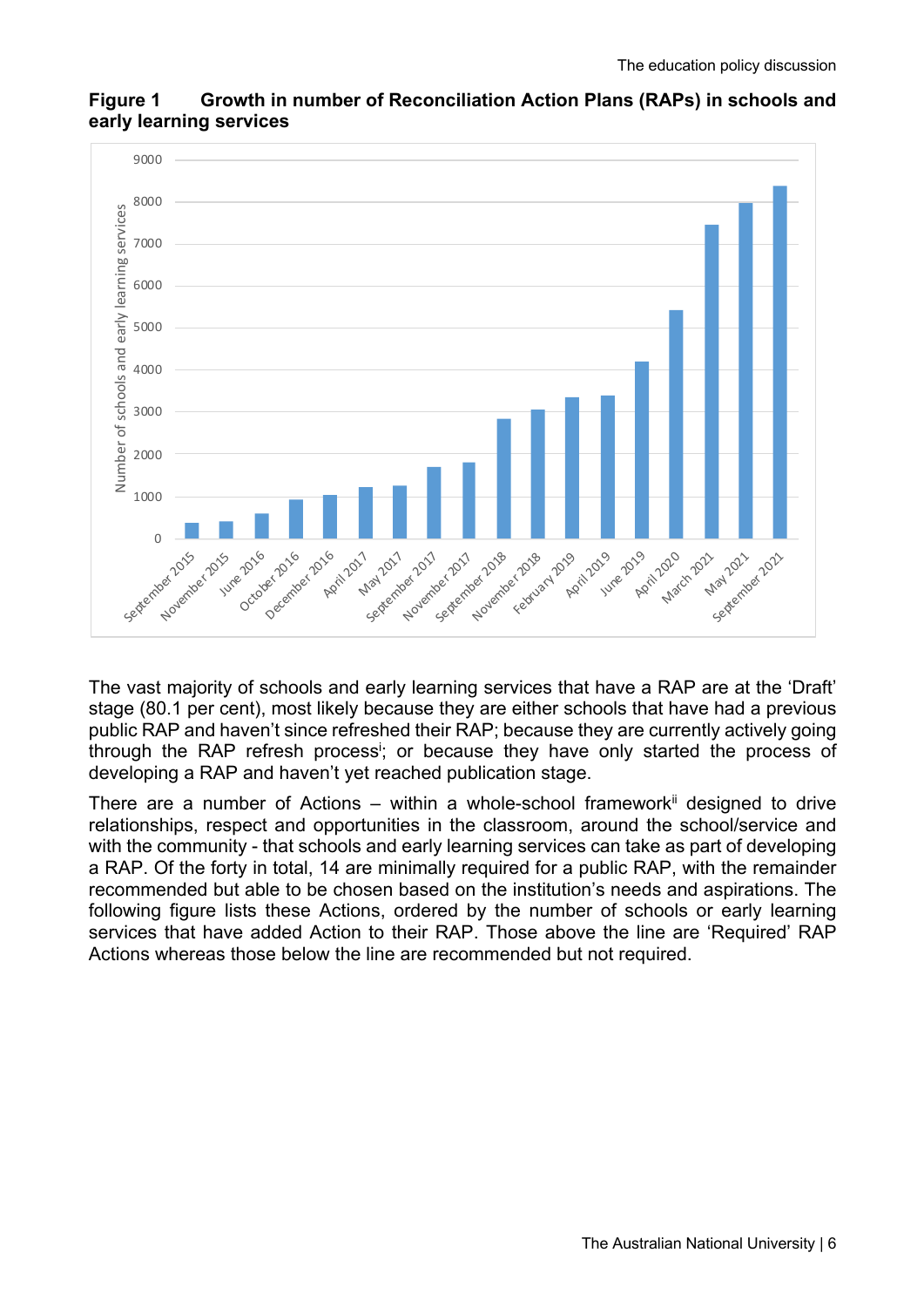#### **Figure 2 Number of schools or early learning services with particular added RAP Actions, September 2021**



### **3 Aboriginal and Torres Strait Islander education outcomes in Australia**

Shifting the focus from reconciliation in education to Aboriginal and Torres Strait Islander education more specifically, the policy frameworks that will be discussed in the next section of this paper either implicitly or explicitly take a lifecourse approach to Aboriginal and Torres Strait Islander education. We can take a similar approach in our consideration of the outcomes of Aboriginal and Torres Strait Islander children and students in Australia. It is important to acknowledge upfront that the policies/success measures referenced in this section relate to formal/government instituted ones, rather than Aboriginal and Torres Strait Islander pedagogical perspectives.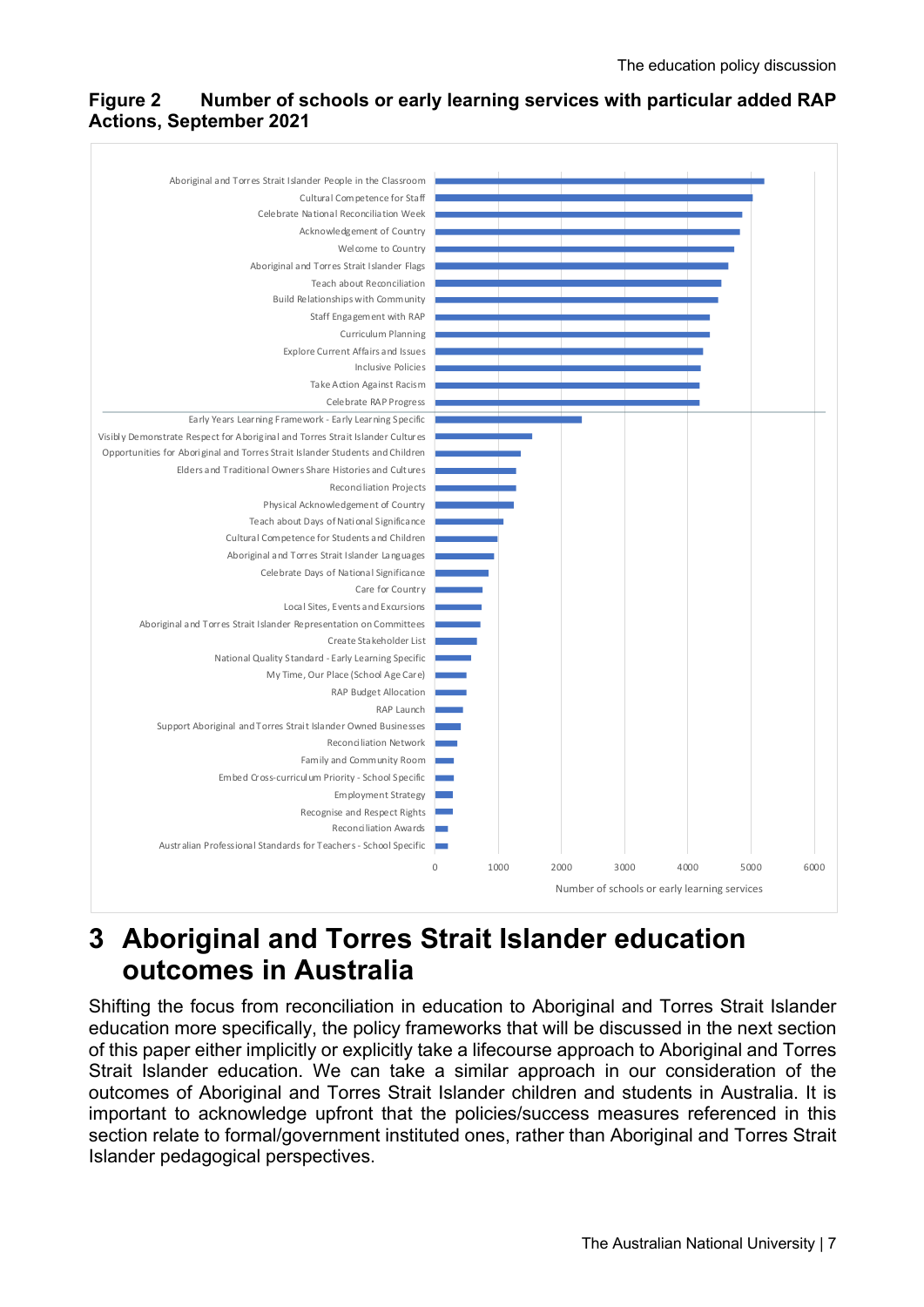### **3.1 Early childhood development**

Starting with developmental outcomes, our main information in Australia is the Australian Early Development Census (AEDC). This data collection takes place every three years, with the most recent AEDC having taken place in 2021, but data available for this paper from 2018. Data is attempted to be collected in each wave for every child in their first year of fulltime schooling using the 'Australian version of the Early Development Instrument'.<sup>iii</sup> Specifically 'The AvEDI is completed based on the teacher's knowledge and observations of the children in their class. Children are not required to be present while teachers complete the AvEDI and schools participating in the AEDC are provided with funding for teacher relief time.' Based on this instrument,

In their Overcoming Indigenous Disadvantage (OID)<sup>iv</sup> report for 2020, the Productivity Commission analysed the differences in the proportion of Aboriginal and Torres Strait Islander students who were developmentally on track using the AvEDI compared to non-Indigenous children, as 'defined as the proportion of children entering their first year of full time school who are on track (based on national cut-off scores established on the basis of the top 75 per cent of scores in the 2009 AEDC), in each of the five AEDC domains: physical health and wellbeing; social competence; emotional maturity; language and cognitive skills (school-based); and communication skills and general knowledge.'

The Productivity Commission makes three key points about developmental vulnerability for Aboriginal and Torres Strait Islander children. First, and perhaps most importantly, most Aboriginal and Torres Strait Islander children (60-65 per cent) were assessed as being on track, with an increase in the proportion of students on track compared to 2009 when the AEDC was first collected. Clearly, there are no inherent reasons why Aboriginal and Torres Strait Islander children should not be at the same level of development as a non-Indigenous student of the same age.

Although most children are on track, there is a large gap in this proportion between Aboriginal and Torres Strait Islander compared to non-Indigenous children. Specifically, 'Aboriginal and Torres Strait Islander children [are] assessed in the AEDC as developmentally vulnerable at twice the rate of non-Indigenous children in four of the five AEDC domains.' Although it is important to not take a deficits approach to Indigenous education, the data from the AEDC clearly show that Aboriginal and Torres Strait Islander students start school with a greater risk of developmental vulnerability compared to non-Indigenous children.

The third point made by the Productivity Commission regarding the AEDC is that the difference between the two populations widens as remoteness increases, and that the different geographic distribution of the two populations is a likely cause of the developmental vulnerability. Furthermore, although the data is less detailed than by geography, there is also some evidence to suggest that developmental vulnerability is exacerbated by socioeconomic disadvantage and language barriers. Specifically, they quote Williamson et al.  $(2019)$ <sup>v</sup> as finding that 'a large proportion of the inequality in social and emotional development between Aboriginal and Torres Strait Islander children and non-Indigenous children was explained by differences in socioeconomic disadvantage.'

#### **3.2 Early childhood participation**

One of the potential causes of developmental vulnerability is a lack of access to high-quality early learning. In this context, high-quality refers to the general measures captured in the National Quality Framework, as well as specific Indigenous-quality measures, including being culturally-responsive and language-appropriate.<sup>vi</sup> In a study using linked data, we<sup>vii</sup> found 'a likely beneficial effect of preschool participation on developmental outcomes.' It is quite a positive finding, therefore, that according to the Productivity Commission 'Aboriginal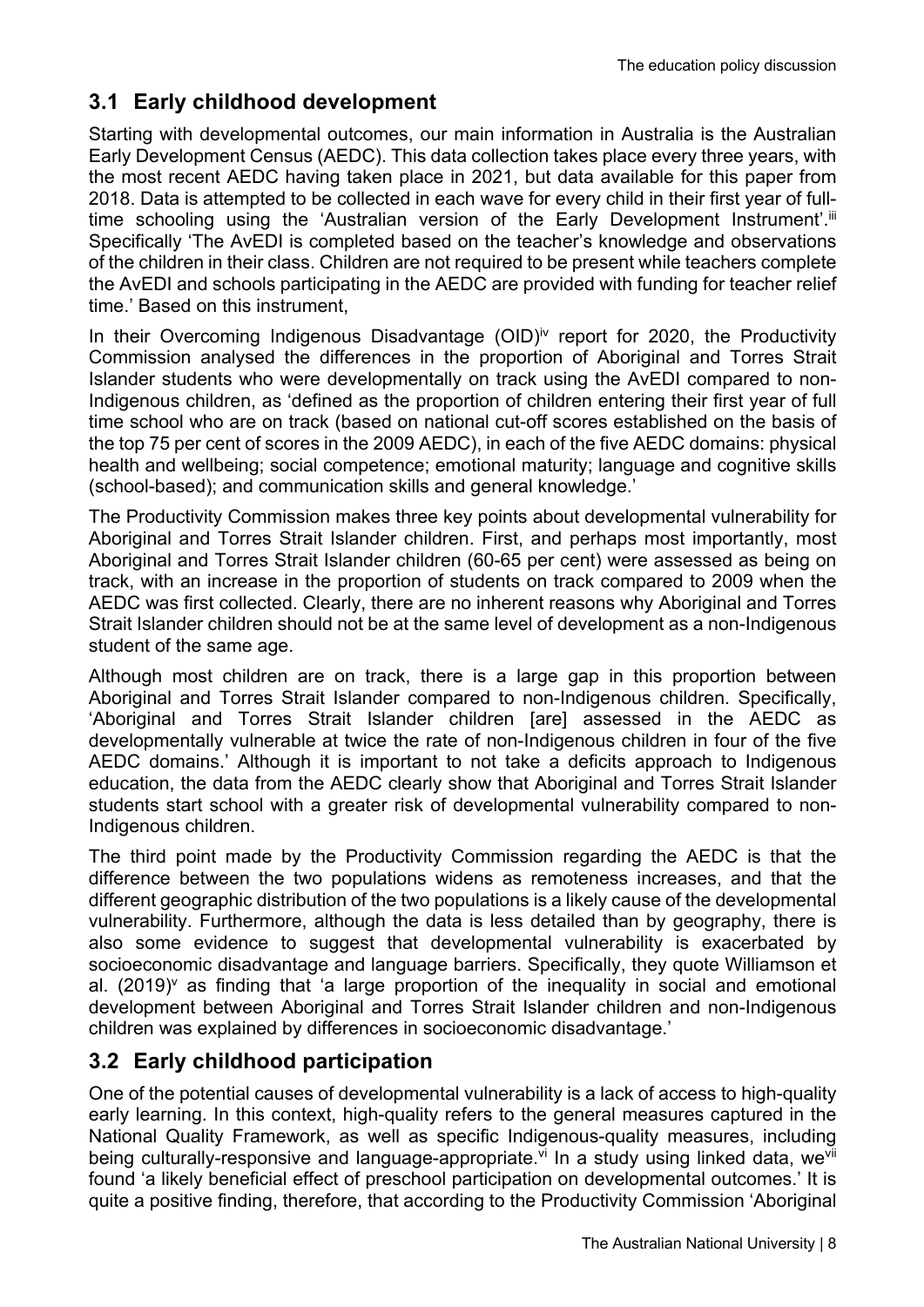and Torres Strait Islander children's enrolment in a preschool program in the year before full time schooling (YBFS) has increased over time and in 2019 more than nine in ten were enrolled in a preschool program in the YBFS (compared to just under nine in ten for non-Indigenous children).'

Importantly though, 'the magnitude of the benefit was less among Indigenous compared with non-Indigenous children' and an Aboriginal or Torres Strait Islander child who attended preschool still had a higher rate of developmental vulnerability compared to a non-Indigenous child who attended preschool. This strongly implies that the quality of preschool education received by Aboriginal and Torres Strait Islander students is lower than the quality received by non-Indigenous students.

#### **3.3 School attendance and skills development**

In order to bridge some of the gaps that emerge in developmental outcomes in the early years of schooling, it is important that students are able to attend school on a regular basis, that they see the benefit in doing so and are therefore motivated to attend, and that the instruction that they receive is of sufficiently high quality. Unfortunately, the data suggests that barriers to the education and skills development of Aboriginal and Torres Strait Islander students if anything widen over time rather than narrow in comparison to non-Indigenous students.

Aboriginal and Torres Strait Islander students are less likely to be attending school on a given day, compared to non-Indigenous students. The Productivity Commission finds that 'In 2019, the Aboriginal and Torres Strait Islander student attendance rate for Years 1–10 was about 80 per cent, equivalent to attending four days on average per week. On average, non-Indigenous students attended school half a day per week more than Aboriginal and Torres Strait Islander students in 2019, with an attendance rate of about 90 per cent. This difference equates to half-a-day a week on average of missed school instruction, or 20 days of instruction over the average year.

Given the relatively low rates of school attendance and the finding that Aboriginal and Torres Strait Islander students start school with a higher rate of developmental vulnerability than a non-Indigenous student, it is not surprising that by Year 3 there are large differences in reading, writing and numeracy, as measured by the National Assessment Program Literacy and Numeracy (NAPLAN). On average, a lower proportion of Aboriginal and Torres Strait Islander Children achieved the NAPLAN national minimum standards compared to non-Indigenous students.

The differences between Aboriginal and Torres Strait Islander students in Year 3 probably reflect a combination of socioeconomic and locational disadvantage prior to the commencement of schooling, differences in the quality and level of early childhood education, and other external barriers to skills development. However, change in NAPLAN at the individual level between Years 3 and 5 more directly reflect the impact of primary schooling, and the growth between Years 7 and 9 are likely to reflect the impact of secondary schooling.

In order to understand this student growth, modelling was undertaken for this paper to (a) test whether Aboriginal and Torres Strait Islander students had the same level of growth in NAPLAN as non-Indigenous students (b) whether that growth was greater or less than expected after controlling for baseline NAPLAN, and (c) whether other observed socioeconomic, geographic and demographic characteristics explained any differences.

The ACARA dataset provided to the ANU includes all students who undertook the NAPLAN assessment for a given year. The data set used to estimate the models of growth in student outcomes excludes students who did not complete the previous NAPLAN assessment because it is not possible to measure student growth.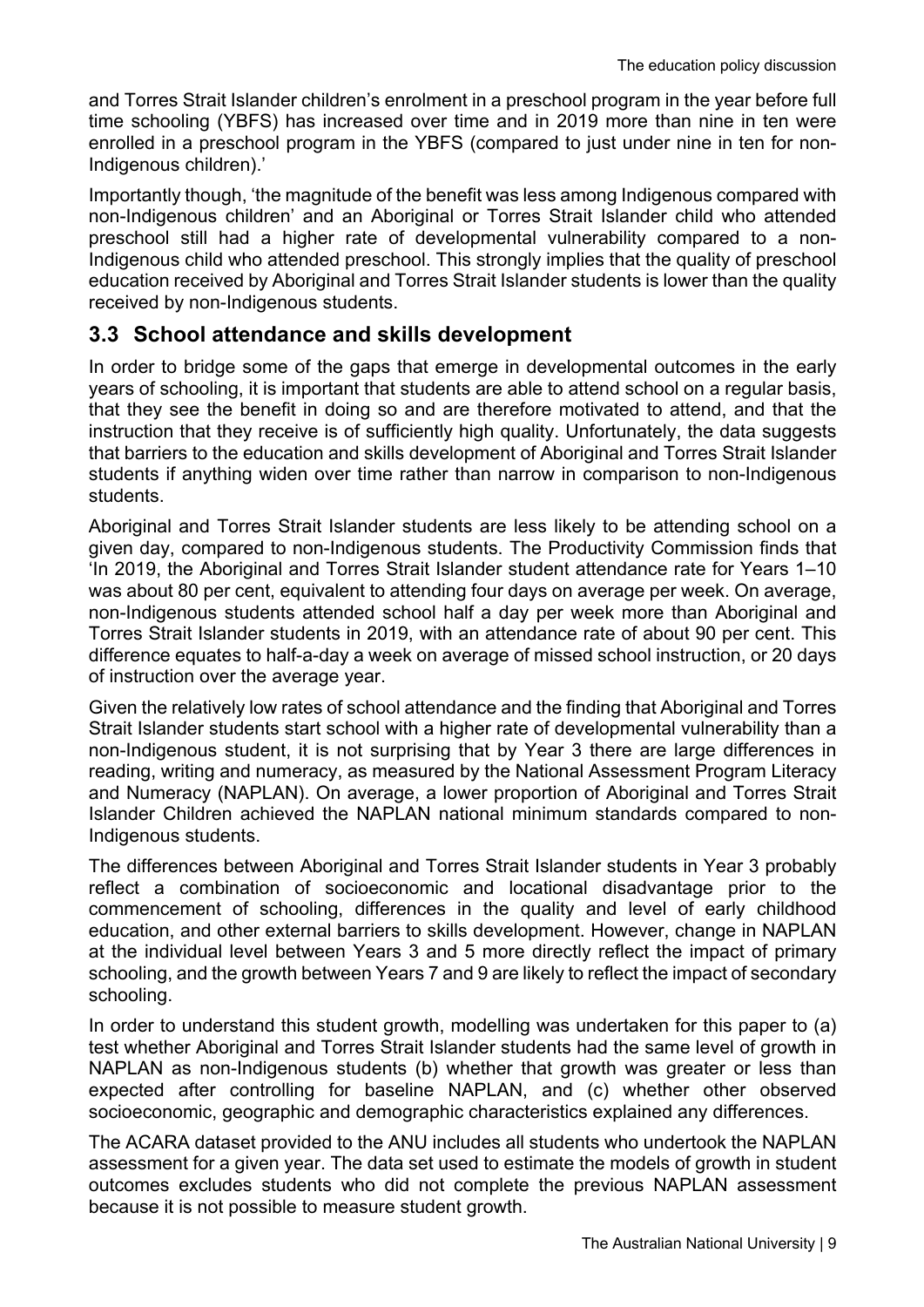Given that Year 7 is the first year of secondary school, many students change schools between Years 6 and 7. The analysis is therefore based on growth in student outcomes between Year 3 and Year 5, as well as between Year 7 and Year 9. Of the students who completed NAPLAN in Year 5, 71.0 per cent also completed NAPLAN in Year 3 and were attending the same school in Year 3 and 5. For those who completed NAPLAN in Year 9, 69.4 per cent had both NAPLAN data for Year 7, had not changed schools and school income data was available.

The exclusion of students who changed schools between Years 3 and 5 or between Years 7 and 9, and those who missed the previous NAPLAN assessment has the potential to bias the results. In order to ameliorate such a potential impact, inverse probability weights based on the chance of having complete information, conditional on a range of demographic, geographic, and socioeconomic measures have been created. For details of this approach see Langkamp, Lehman and Lemeshow (2010).

Having constructed a weight for each student in the dataset, the next step is to create the measure of growth in student outcomes, which based on the discussion above, is the change in NAPLAN test scores for a given domain, over a two-year period (student gain). Figure 3 gives the difference in student growth between Aboriginal and Torres Strait Islander students with an increasing set of control variables in the analysis. Full results are given in Table 1 in the appendix.

The average student gain over the period for the full dataset and across all five test domains is 56.6. In the first model, we only control for the year in which the most recent test took place (2019 or 2018), whether the student was in Year 9 or Year 5 during the most recent test, and the mode of the test (online compared to offline). In this analysis, there was only a slightly higher increase in NAPLAN over the two year period for Aboriginal and Torres Strait Islander Students compare to non-Indigenous students (0.31). Despite having a very large sample size (almost 4 million observations), this difference is not statistically significant at the 5 per cent level of significance.

When analysing the factors that predict growth in student outcomes, it is important to take into account the baseline NAPLAN result for that student. This is in part because of floor/ceiling effects where students at the bottom and top (respectively) of the distribution have less space to decrease or increase (respectively) their scores between waves of testing. Another reason to control for baseline scores is the process known as 'regression to the mean', whereby random variation for individuals in their NAPLAN scores in a given year means that those students who (by chance) have a higher/lower score in one year than their true level of literacy or numeracy would suggest will have a relative decrease/increase in their NAPLAN score before the next wave of testing.

When estimating the relationship between student gain and other school inputs, the effect of baseline NAPLAN is controlled for using a modelling approach. This involves modelling student gain as the dependent variable (Year 3 to Year 5; or Year 7 to Year 9) and including baseline NAPLAN (Year 3 and Year 7 respectively) as a linear and squared term in the model. This allows estimation of the factors associated with student growth, holding constant where each student was on the distribution of academic performance in the preceding year.

The second model shows that when we control for baseline NAPLAN, the growth in NAPLAN for an Aboriginal or Torres Strait Islander student is significantly and substantially less than the growth for non-Indigenous students. Specifically, an Aboriginal or Torres Strait Islander student with the same NAPLAN score in Year 3 or Year 7 will have a growth in NAPLAN that is 22.4 points less than the growth for a non-Indigenous student. To put this another way, Aboriginal or Torres Strait Islander students fall further behind their non-Indigenous peers at the same starting point.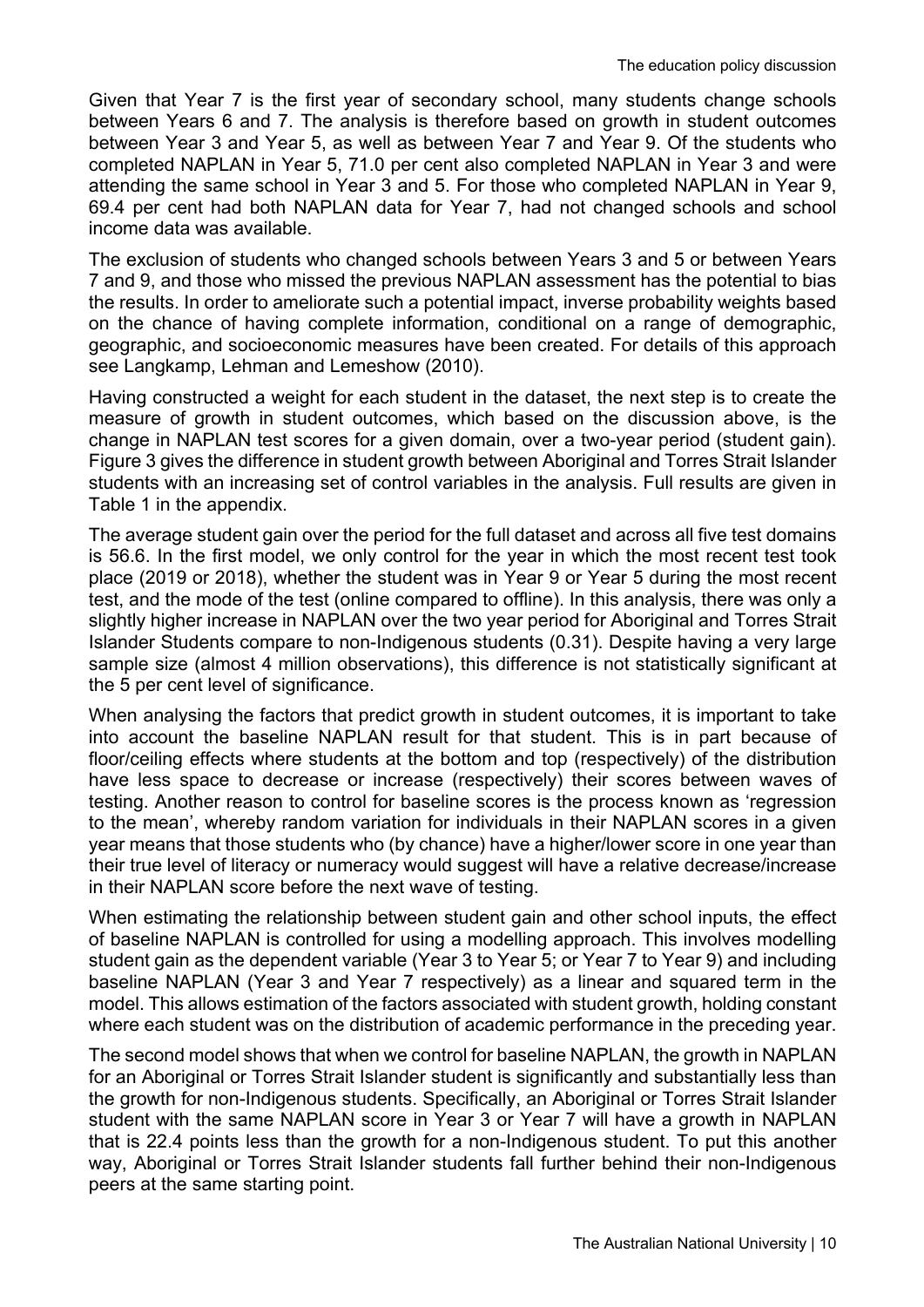Some of this difference between Aboriginal and Torres Strait Islander students and non-Indigenous students is due to other observed characteristics. A very flexible specification is used to examine this, as shown in the third line in Figure 3. The specification controls for the student's age, gender and language background. The models also include each category of the following variables as separate dummy variables, with the base case chosen to be the modal category and given in brackets:

- Father's occupation (base case = tradesperson)
- Mother's occupation (tradesperson)
- Mother's school education (Year 12)
- Father's school education (Year 12)
- Mother's non-school education (bachelor's degree or above)
- Father's non-school education (bachelor's degree or above).

It should be noted that those students for whom characteristics of their mother and father are not known (including single parents) are still included in the analysis with a separate dummy variable for missing data, and that children with two parents of the same gender are likely to have one parent mis-classified as a father or mother.

The final set of variables in the model is a very flexible specification of remoteness, school sector, and school size. In this model, an Aboriginal and Torres Strait Islander student still has a lower growth in NAPLAN compared to a non-Indigenous student, but the difference (-13.4) is less than when these characteristics are controlled for. Observable characteristics explain some, but not all of the difference in growth by Indigenous status.

The final model in Figure 3 includes a school fixed effect term, which captures the average growth in the school that the individual child attends. The final difference (-9.0) in growth between Aboriginal and Torres Strait Islander students and non-Indigenous students is less again, once school level characteristics are controlled for. That is, the schools that Aboriginal and Torres Strait Islander students are attending appears to explain some of the difference in outcomes (that is, they have lower average growth rates), but even within the same school Aboriginal and Torres Strait Islander students experience lower rates of growth.

In sum, there are very large gaps in literacy/numeracy growth between Aboriginal and Torres Strait Islander students and their peers adjusting for starting point, with some but far from all of these gaps explained by demographic and socio educational characteristics. It may be the case that the inclusion of further controls reduces the unexplained gap in the change in outcomes. However, these controls would need to predict change in NAPLAN, rather than levels.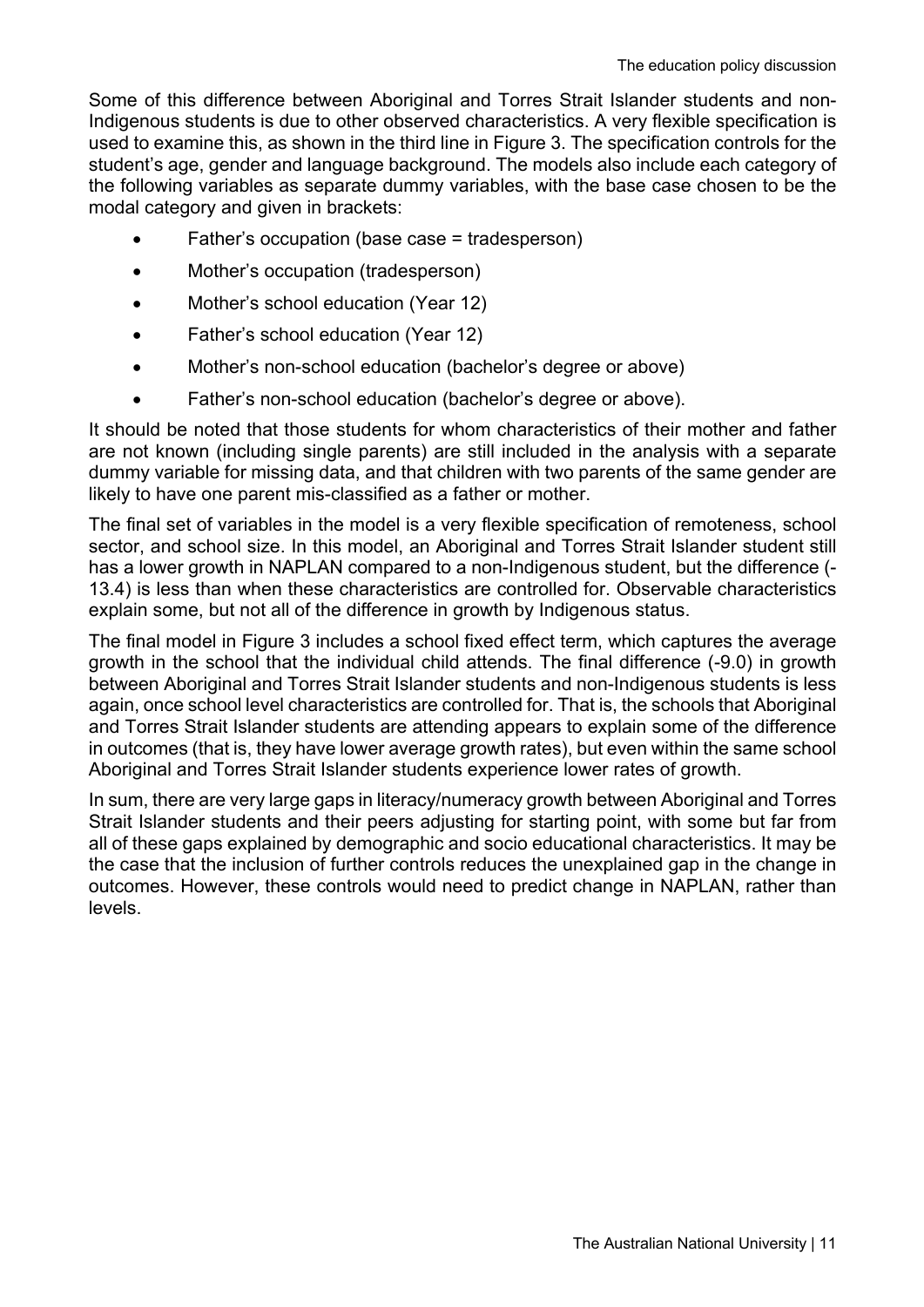#### **Figure 3 Difference between Indigenous and non-Indigenous students in growth in NAPLAN between years, 2016/17 to 2018/19, Year 3 and Year 5 students**



# **4 The Closing the Gap and other policy frameworks**

The previous section has shown that despite a very strong commitment to education from Aboriginal and Torres Strait Islander students and their families, that compared to non-Indigenous children they attend preschools that have less of an impact on their developmental outcomes; start school with a greater rate of developmental vulnerability; attend school less frequently; have lower levels of reading, writing and numeracy in Year 3; and have lower levels of growth in reading, writing and numeracy between Years 3 and Year 5 or between Years 5 and Year 7. There are a number of policy frameworks in Australia both currently and historically that have attempted to address these and similar disparities.

Hogarth (2017), writing for The Conversation<sup>viii</sup> identified a number of historic policies and practices that have had and continue to have negative impacts on Aboriginal and Torres Strait Islander children and their families. During most of the 1800s in Australia, schools were generally established by churches or charities. Missions were established, however, with the goal of civilising and centralising the Indigenous population and as noted by Hogarth (2017) 'the education was minimal at best [and the] teaching and learning provided was to produce domestic servants or farm hands.' During the protection era, segregated schools were established in any locality with sufficient numbers of Aboriginal children. Despite protests by parents of some non-Indigenous children, Indigenous children were still allowed to attend public schools in areas where segregated schools could not be established.

However, as noted by Hogarth (2017) 'There was also the 1902 "Exclusion on Demand" policy, under which government schools in NSW were told to exclude Aboriginal children if other parents made a complaint about Indigenous children being in their child's classroom. These children could then only attend special Aboriginal schools, which were not run by the Education Department, and were therefore predominantly taught by unqualified teachers.'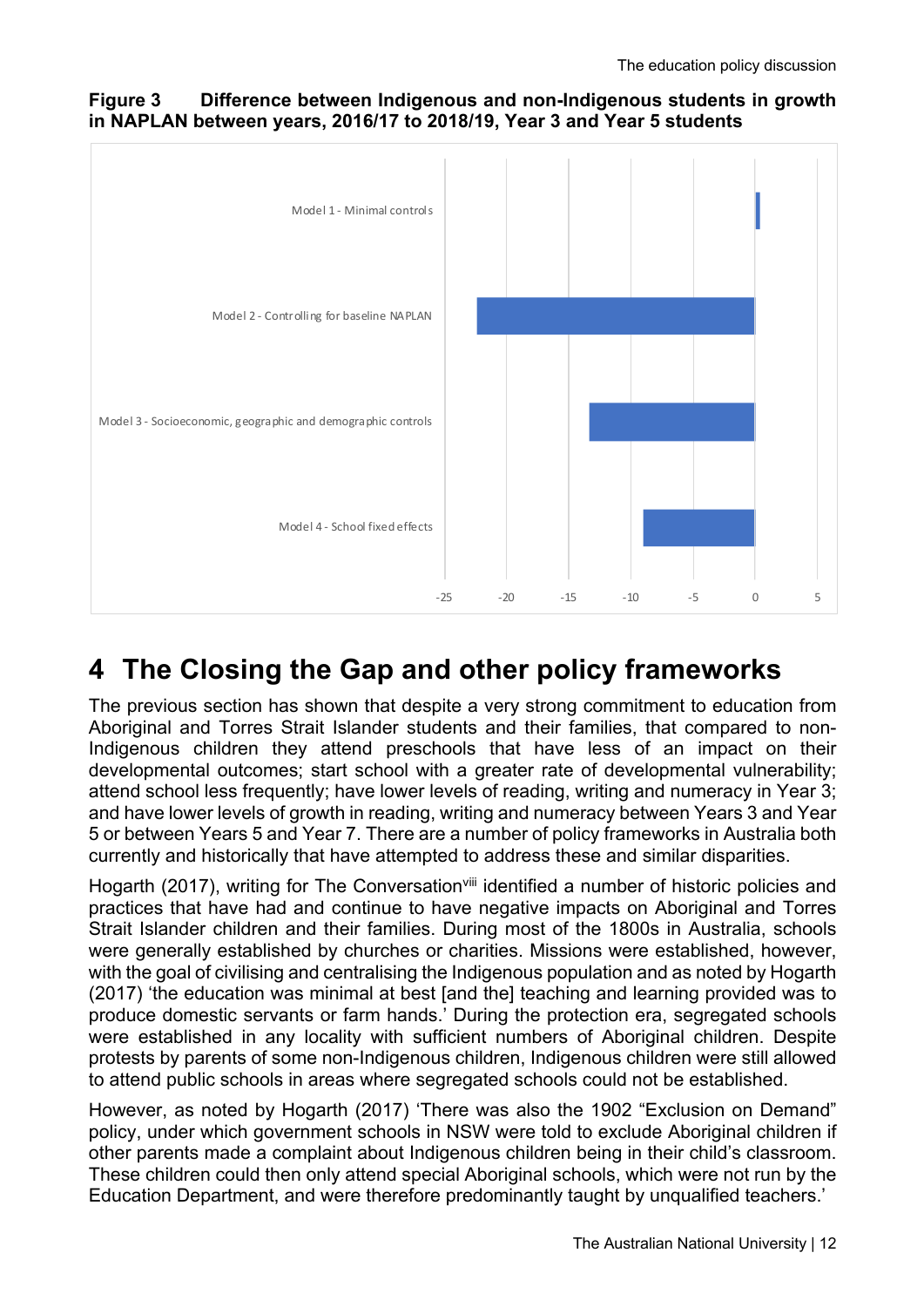Between around 1940 and 1968, there was a decline in the Aboriginal schooling system, with the closure of many of the smaller schools discussed above. While this did lead to an increase in Aboriginal and Torres Strait Islander students attending mainstream schools, there were very few attempts to incorporate culturally-relevant and language-appropriate perspectives into practice and pedagogy.

#### **4.1 The Closing the Gap framework**

The main policy framework that exists at the national level in Australia to improve the outcomes of the Aboriginal and Torres Strait Islander population is the Closing the Gap framework. Originally implemented in 2008 by the Rudd government with a focus on the differences in life expectancy between Indigenous and non-Indigenous Australians, the framework has since been expanded to include 17 socio-economic and health targets across a range of domains<sup>ix</sup>

- 1. Close the Gap in life expectancy within a generation, by 2031.
- 2. By 2031, increase the proportion of Aboriginal and Torres Strait Islander babies with a healthy birthweight to 91 per cent.
- 3. By 2025, increase the proportion of Aboriginal and Torres Strait Islander children enrolled in Year Before Fulltime Schooling (YBFS) early childhood education to 95 per cent.
- 4. By 2031, increase the proportion of Aboriginal and Torres Strait Islander children assessed as developmentally on track in all five domains of the Australian Early Development Census (AEDC) to 55 per cent.
- 5. By 2031, increase the proportion of Aboriginal and Torres Strait Islander people (age 20-24) attaining year 12 or equivalent qualification to 96 per cent.
- 6. By 2031, increase the proportion of Aboriginal and Torres Strait Islander people aged 25-34 years who have completed a tertiary qualification (Certificate III and above) to 70 per cent.
- 7. By 2031, increase the proportion of Aboriginal and Torres Strait Islander youth (15- 24 years) who are in employment, education or training to 67 per cent.
- 8. By 2031, increase the proportion of Aboriginal and Torres Strait Islander people aged 25-64 who are employed to 62 per cent.
- 9. By 2031, increase the proportion of Aboriginal and Torres Strait Islander people living in appropriately sized (not overcrowded) housing to 88 per cent.
- 10.By 2031, reduce the rate of Aboriginal and Torres Strait Islander adults held in incarceration by at least 15 per cent.
- 11.By 2031, reduce the rate of Aboriginal and Torres Strait Islander young people (10- 17 years) in detention by 30 per cent.
- 12.By 2031, reduce the rate of over-representation of Aboriginal and Torres Strait Islander children in out-of-home care by 45 per cent.
- 13.By 2031, the rate of all forms of family violence and abuse against Aboriginal and Torres Strait Islander women and children is reduced at least by 50%, as progress towards zero.
- 14.Significant and sustained reduction in suicide of Aboriginal and Torres Strait Islander people towards zero.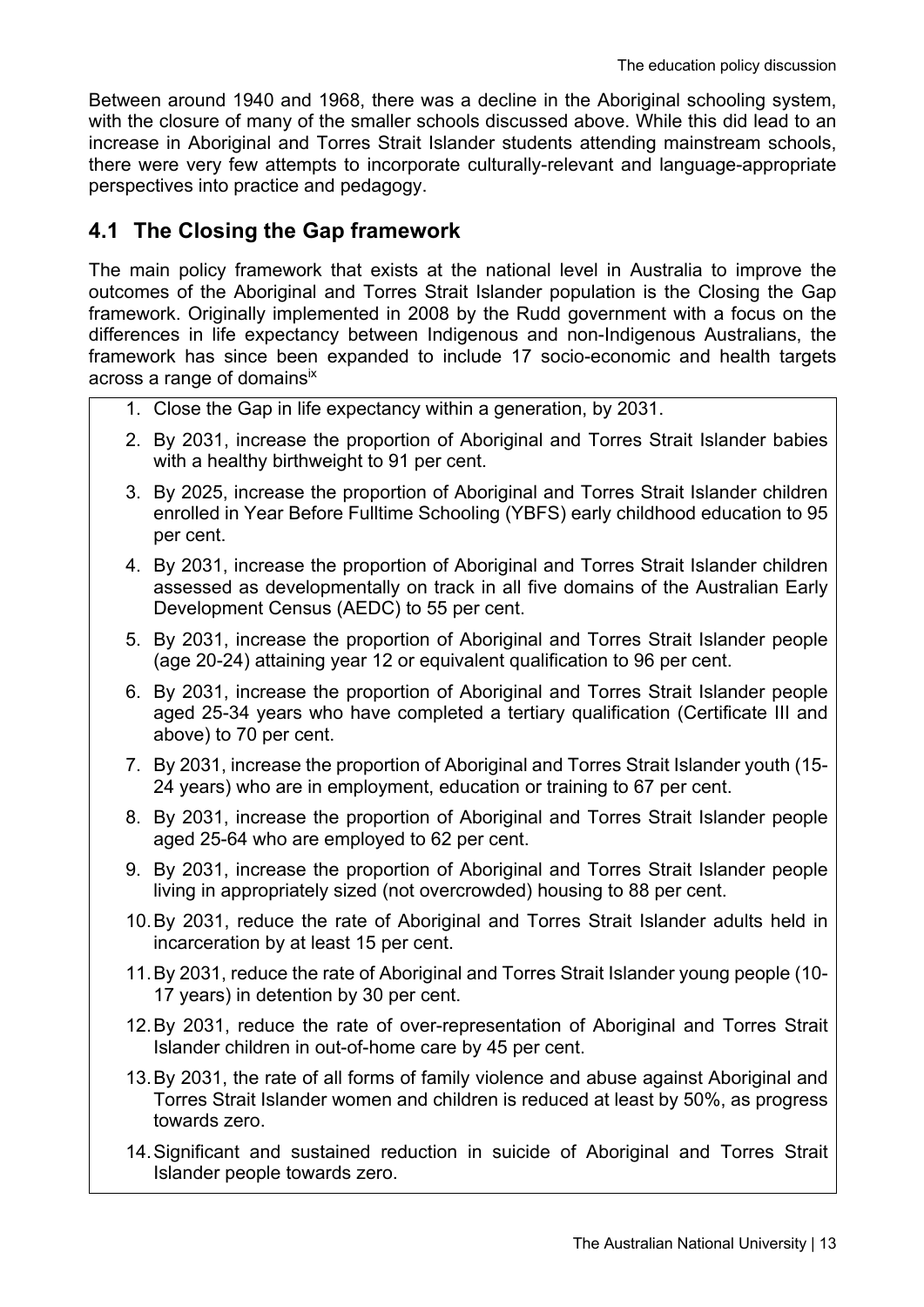15.By 2030,

- 1. a 15 per cent increase in Australia's landmass subject to Aboriginal and Torres Strait Islander people's legal rights or interests.
- 2. a 15 per cent increase in areas covered by Aboriginal and Torres Strait Islander people's legal rights or interests in the sea.
- 16.By 2031, there is a sustained increase in number and strength of Aboriginal and Torres Strait Islander languages being spoken.
- 17.By 2026, Aboriginal and Torres Strait Islander people have equal levels of digital inclusion

Unlike the previous iteration of the Closing the Gap agenda, which had minimal input from Aboriginal and Torres Strait Islander Communities, the Council of Australian Governments (COAG) established the Joint Council on Closing the Gap (the Joint Council) in December 2018. The Joint Council is co-chaired by the Minister for Indigenous Australians (currently the Hon Ken Wyatt AM MP), and the Lead Convener of the Coalition of Aboriginal and Torres Strait Islander Peak Organisations (Coalition of Peaks), Ms Pat Turner AM. It includes ministers from each state and territory, twelve members of the Coalition of Peaks, and a representative of the Australian Local Government Association (ALGA).

There is generally much greater support amongst the Aboriginal and Torres Strait Islander community for the current framework compared to previous iterations. According to Janine Mohamed, Distinguished Fellow of the George Institute for Global Health<sup>x</sup> "The expanded targets, which our people had urged for years, include the wider social and cultural determinants of health, such as language, housing, child protection, family violence, social and emotional wellbeing, and land and water access and rights."

There are still, however, real limits with the current Closing the Gap target and agenda, particular with regards to education and the findings discussed earlier:

- Although there is a justified focus on enrolment in the YBFS, this does not factor in the evidence that Aboriginal and Torres Strait Islander students obtain less of a benefit from preschool compared to non-Indigenous students;
- Although there is a commitment to increase the proportion of children that are developmentally on track, there would still be a very large gap when compared with non-Indigenous students;
- There are no targets set for the school years, with no commitment to improve literacy/numeracy, make schools engaging enough for Aboriginal and Torres Strait Islander students to attend, or improve the level of school attainment (as opposed to school completion).

A further limit of the Closing the Gap agenda is that it places all the focus on the characteristics of Indigenous Australians. For example, there are no targets related to the knowledge or awareness held by non-Indigenous peoples, including recognition of, or respect for, Indigenous histories, languages or cultures. There are also no targets related to reducing the negative attitudes towards the Aboriginal and Torres Strait population held by some non-Indigenous Australians, as documented in the Reconciliation Barometer.<sup>xi</sup>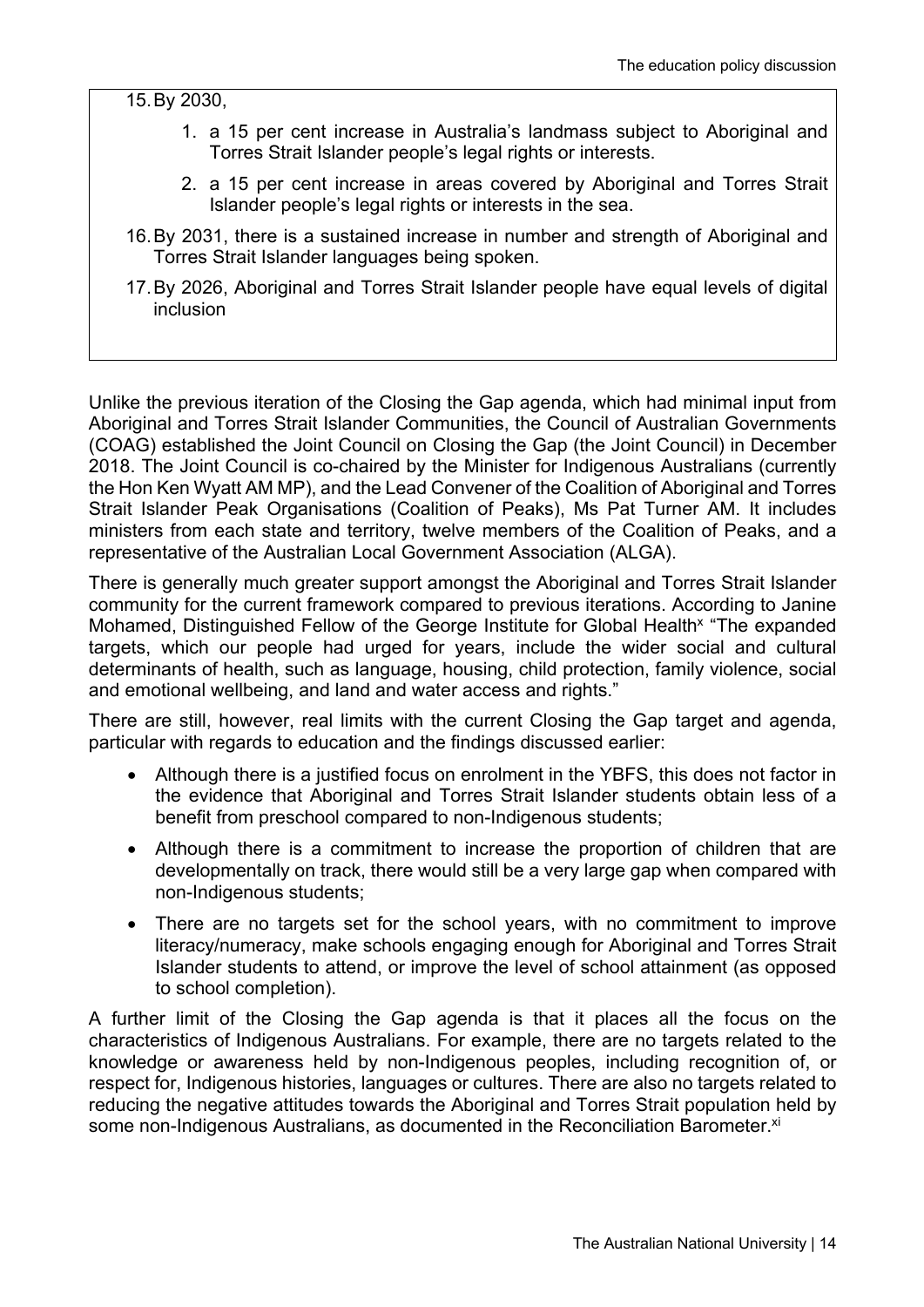### **4.2 Other policy frameworks**

While the Closing the Gap policy framework invariably sets the agenda for Aboriginal and Torres Strait Islander education in Australia, it is far from the only policy framework that guides or impacts on student or other outcomes. Alongside the Closing the Gap framework, the National Aboriginal and Torres Strait Islander Education Strategy was endorsed by education ministers on the 18<sup>th</sup> September 2015.<sup>xii</sup> The Vision as part of the strategy is 'All Aboriginal and Torres Strait Islander children and young people achieve their full learning potential, are empowered to shape their own futures, and are supported to embrace their culture and identity as Australia's First Nations peoples.'

As part of Australia's Federal system, each State and Territory has significant control and autonomy over education design and delivery. This is guided by State and Territory specific policy frameworks that work alongside the Commonwealth's frameworks (including on Closing the Gap). A review of each of these is beyond the scope of this paper, though it should be noted that they often have quite different foci and priorities to each other, and to the Commonwealth's approach. The same could also be said for the non-government school sector which, although providing education for a smaller proportion of Aboriginal and Torres Strait Islander students than the non-Indigenous population, can also directly impact on the education outcomes of a large minority of the Indigenous population.

There are also non-government organisations or other parts of government that are important parts of the broader ecosystem for Aboriginal and Torres Strait Islander education. The strategies or approaches that these organisations take can also impact on Aboriginal and Torres Strait Islander students and also shape the potential direction and outcomes from programs such as Narragunnawali.

One overarching group of frameworks or interventions relate to Aboriginal and Torres Strait Islander organisations that provide direct or indirect support for Aboriginal and Torres Strait Islander students and their families. This includes:

- the Secretariat of National Aboriginal and Islander Child Care (SNAICC) which has a draft National Aboriginal and Torres Strait Islander Early Childhood Strategy;<sup>xiii</sup>
- the GO Foundation<sup>xiv</sup> which provides 'scholarships to Indigenous students from primary school through to university, to students who live on country, in community and with family' primarily in public schools;
- the Aurora Education Foundation which provides a number of programs for schoolstudents outside of schools: xv
- The Australian Indigenous Education Foundation, which 'provides scholarship funding for Indigenous students to complete Year 12 or tertiary studies, with career support to help them make a successful transition to employment', primarily in private schools;<sup>xvi</sup> and
- and the Australian Institute for Aboriginal and Torres Strait Islander Studies (AIATSIS) that has recently released its education strategy.<sup>xvii</sup>

What these strategies and approaches share that may differ somewhat from government approaches to Aboriginal and Torres Strait Islander education is the more direct focus on Aboriginal and Torres Strait Islander cultures and languages both as an important area itself, but also as a way to maintain engagement of Aboriginal and Torres Strait Islander students.

A second broad set of policy approaches or frameworks relate to those developed by or for organisations that represent educators. The Australian Institute for Teaching and School Leadership (AITSL) has, as part of a wider research and resource development project, developed an 'Indigenous cultural competency in the Australian teaching workforce'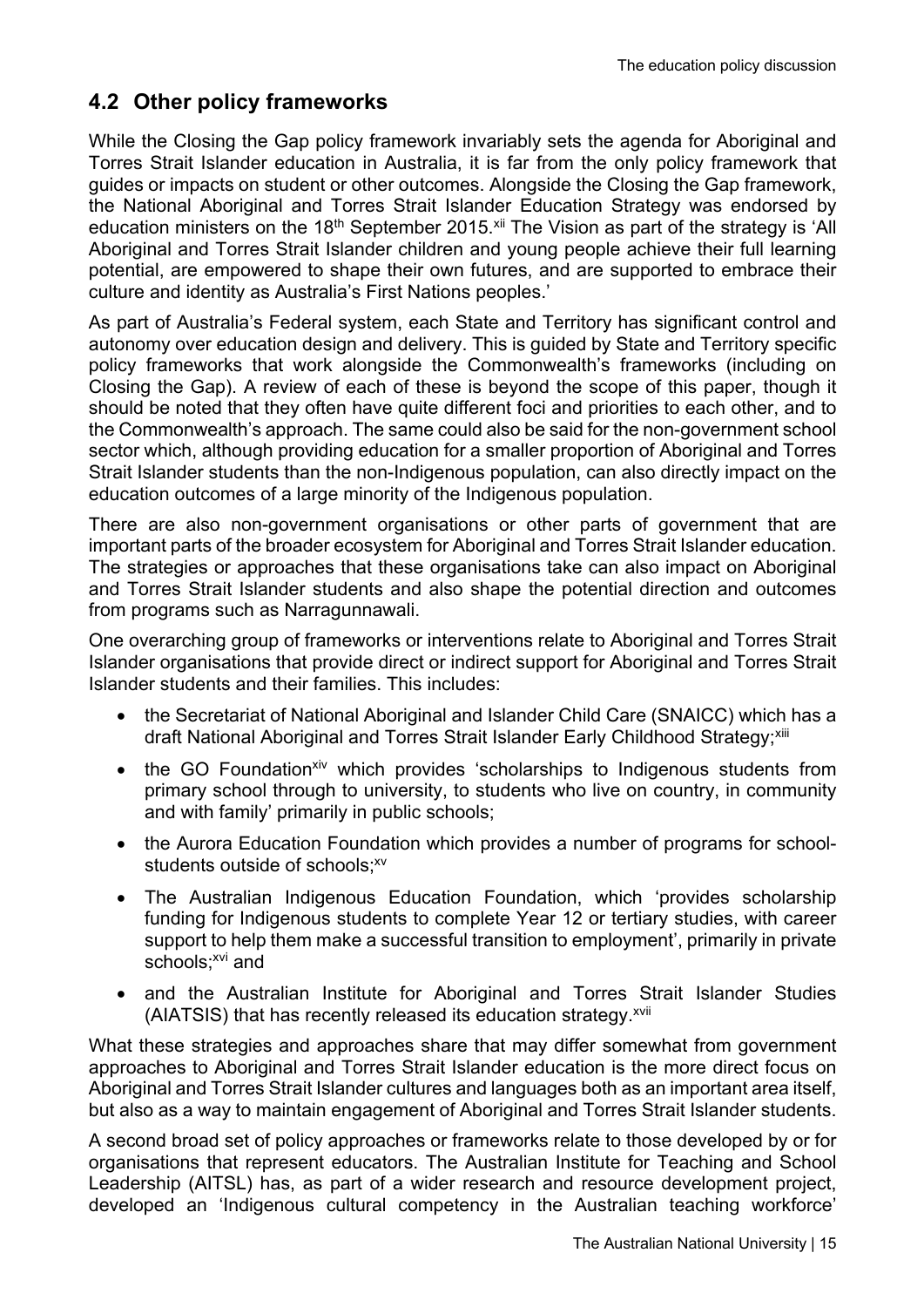Discussion Paper<sup>xviii</sup> which 'seeks to bring the profession and Aboriginal and Torres Strait Islander communities together to re-imagine what our shared future might look like.' The framework and the organisation more broadly recognises that 'Addressing our internal biases and assumptions and developing a greater understanding of Indigenous perspectives and knowledges is critical to teaching Aboriginal and Torres Strait Islander students. It can improve learning outcomes, strengthen engagement, and recognises that a relationship between students and teachers built on cultural respect and understanding can change lives.'

The Discussion Paper also references the following kinds of points of relevance to reconciliation in education/aligned with the focus of the Narragunnawali program:

- "the need for the teaching workforce to reflect on their role in working towards reconciliation and improving the educational experiences of Aboriginal and Torres Strait Islander students";
- "culturally competent systems and teachers promote reconciliation"; and
- "developing and implementing a Reconciliation Action Plan"

At the older end of the education distribution, Universities Australia has developed an 'Indigenous Strategy'xix that 'brings all member universities together to achieve common goals to advance Aboriginal and Torres Strait Islander participation and success in higher education.' It is somewhat concerning that the strategy does not appear to have been updated beyond the 2017-20 timeframe and that there is not a greater focus on the role of universities to train professionals (including but not limited to teachers) who may not identify as Indigenous themselves but that will have a substantial impact on the education outcomes of Aboriginal and Torres Strait Islander students.

There is also a Quality Initial Teacher Education review taking place<sup>xx</sup> with the associated Discussion Paper making some reference to Aboriginal and Torres Strait Islander students, and to Aboriginal and Torres Strait Islander education, although no explicit reference to reconciliation in education.

A final broad set of frameworks or policy discussions relate to the curriculum and what students (Indigenous and non-Indigenous) are taught at school regarding Aboriginal and Torres Strait Islander history, language and culture. The Australian Curriculum, Assessment and Reporting Authority (ACARA) is currently undertaking a review of the Australian Curriculum.<sup>xxi</sup> The last time this took place was in 2014. A key part of the review is to strengthen the existing Aboriginal and Torres Strait Islander Histories and Cultures crosscurriculum priority. This cross-curriculum priority is relevant to all learning areas and year levels and seeks to provide Aboriginal and Torres Strait Islander students with the ability to see themselves, their identities and cultures reflected in the curriculum; and allow all students to engage in reconciliation, respect and recognition of the world's oldest continuous living cultures.

The Aboriginal and Torres Strait Islander Histories and Cultures Cross-curriculum Priority Consultation Document highlighted the need to respond to Review findings that showed that the existing organising ideas associated with this Priority were outdated and did not reflect Australia's First Nations Peoples' calls for truth-telling with greater respect for, and inclusion of, First Nations Australians histories and cultures throughout the Australian Curriculum

Such a focus is not without its critics and it will be important to reflect on the extent to which this priority is either strengthened or diminished once version 9.0 of the curriculum is made public in 2022.

Alongside the review of the Australian Curriculum (relating to primary and secondary schools), there is also a current review of the Approved Learning Frameworks for early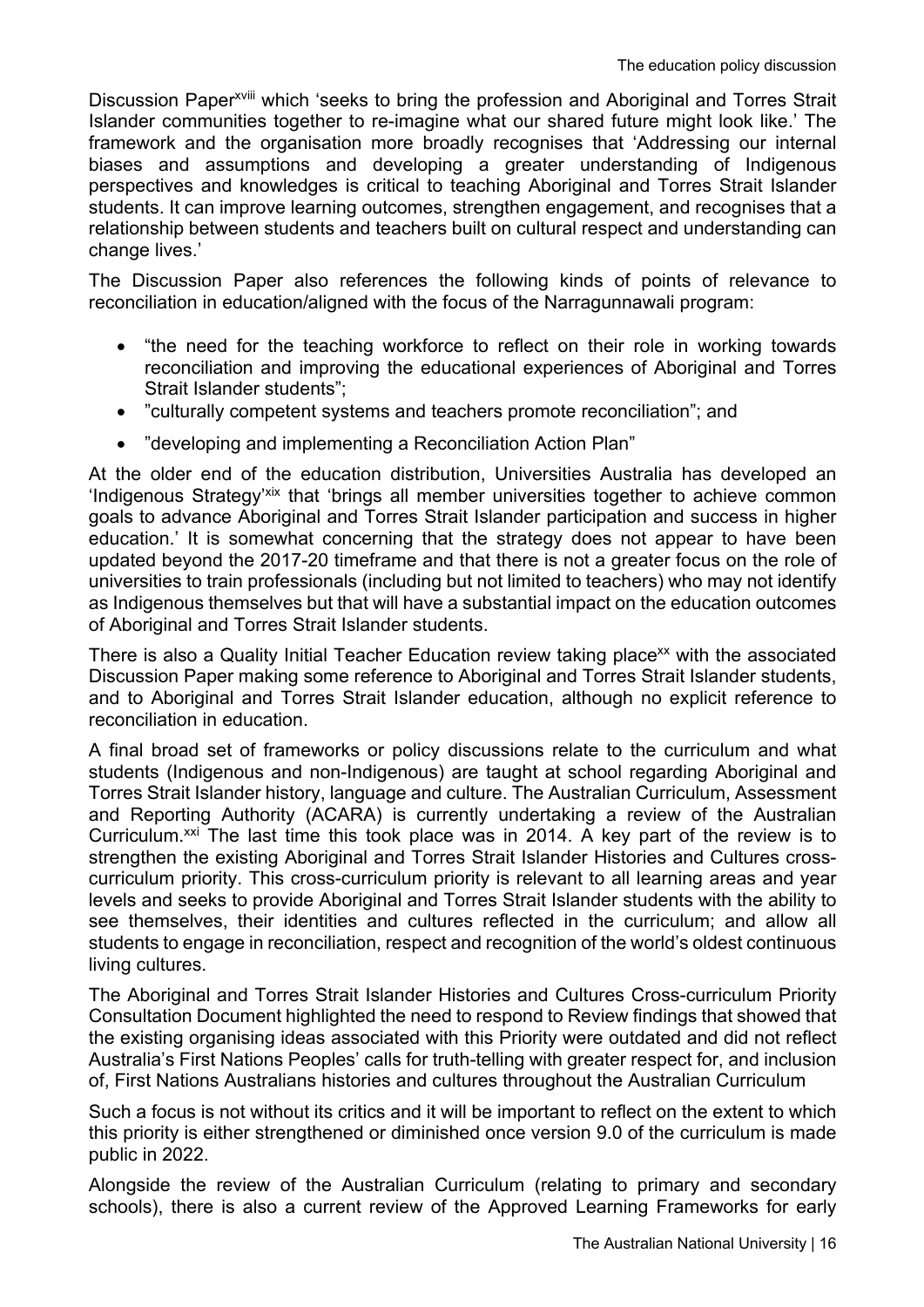learning and outside school hours care services.<sup>xxii</sup> The Stage 2 Discussion Paper makes many direct references to reconciliation (as well as Aboriginal and Torres Strait Islander education considerations). Indeed, "Strengthening Aboriginal and Torres Strait Islander perspectives throughout the Frameworks, including the vision, principles, practices and outcomes" is highlighted among the opportunities to update and improve the ALFs, with an explicit recommendation re "Expanding the EYLF and MTOP visions recognises the role of ECEC and OSHC in advancing children's engagement in Reconciliation, respect and recognition of the world's oldest continuous living cultures."

### **5 Concluding comments and implications for Narragunnawali**

This paper has documented the education outcomes of Aboriginal and Torres Strait Islander Australians, as well as the policy frameworks in which Aboriginal and Torres Strait Islander education is delivered in Australia. It has documented how Aboriginal and Torres Strait Islander children, youth and their families engage in education at high rates at all levels of education. However, it has also shown that there are ongoing barriers to the Aboriginal and Torres Strait Islander population achieving equity in education outcomes. Detailed analysis of NAPLAN data has shown that not only do Aboriginal and Torres Strait Islander students start school with measured literacy and numeracy levels that are lower than for the non-Indigenous population, but that these outcomes do not increase by as much between Year 3 and 5 or Years 5 and 7 for an otherwise equivalent non-Indigenous student (based on observable characteristics).

The main policy framework in Australia that incorporates education outcomes is the Closing the Gap framework. This paper has discussed how the current version of the framework has more substantially incorporated input from Aboriginal and Torres Strait Islander communities and organisations than previous versions. However it has also documented where there are a number of gaps in the framework, particularly that there are no targets set for the school years, and that there is no focus on the attitudes or outcomes of non-Indigenous students, with no attempt within the framework to increase knowledge of Aboriginal and Torres Strait Islander language, culture or history, nor any focus on reducing the level of discrimination perpetuated by predominantly non-Indigenous Australians on the Aboriginal and Torres Strait Islander population.

The paper also outlined a number of additional frameworks that either explicitly or implicitly attempt to fill some of the gaps in national education (and related) policy. These policies or frameworks fall into three categories – those related to the direct support provided to Aboriginal and Torres Strait Islander students including by Aboriginal and Torres Strait Islander organisations; those related to the training and development of professionals or institutions within the education ecosystem; and those related to the curriculum within which education is delivered in Australia.

A program that also fits within the education ecosystem is Narragunnawali: Reconciliation in Education. The direct targeted change agents of this program is somewhat different to the other frameworks and focus areas outlined in this paper, particularly with regards to the program's focus on the knowledge, beliefs and behaviours of non-Indigenous staff, students and wider members of educational communities. In research presented and/or discussed in previous papers in this series, it has been documented that some of the outcomes outlined in this paper (including relatively low levels of literacy and numeracy and wellbeing at school) are directly associated with discrimination and the attitudes of the non-Indigenous population. It would appear from the review of other frameworks presented in this paper that a program such as Narragunnawali is somewhat unique, but by supporting positive attitudinal shifts and respectful educational environments, vital to achieve the goals in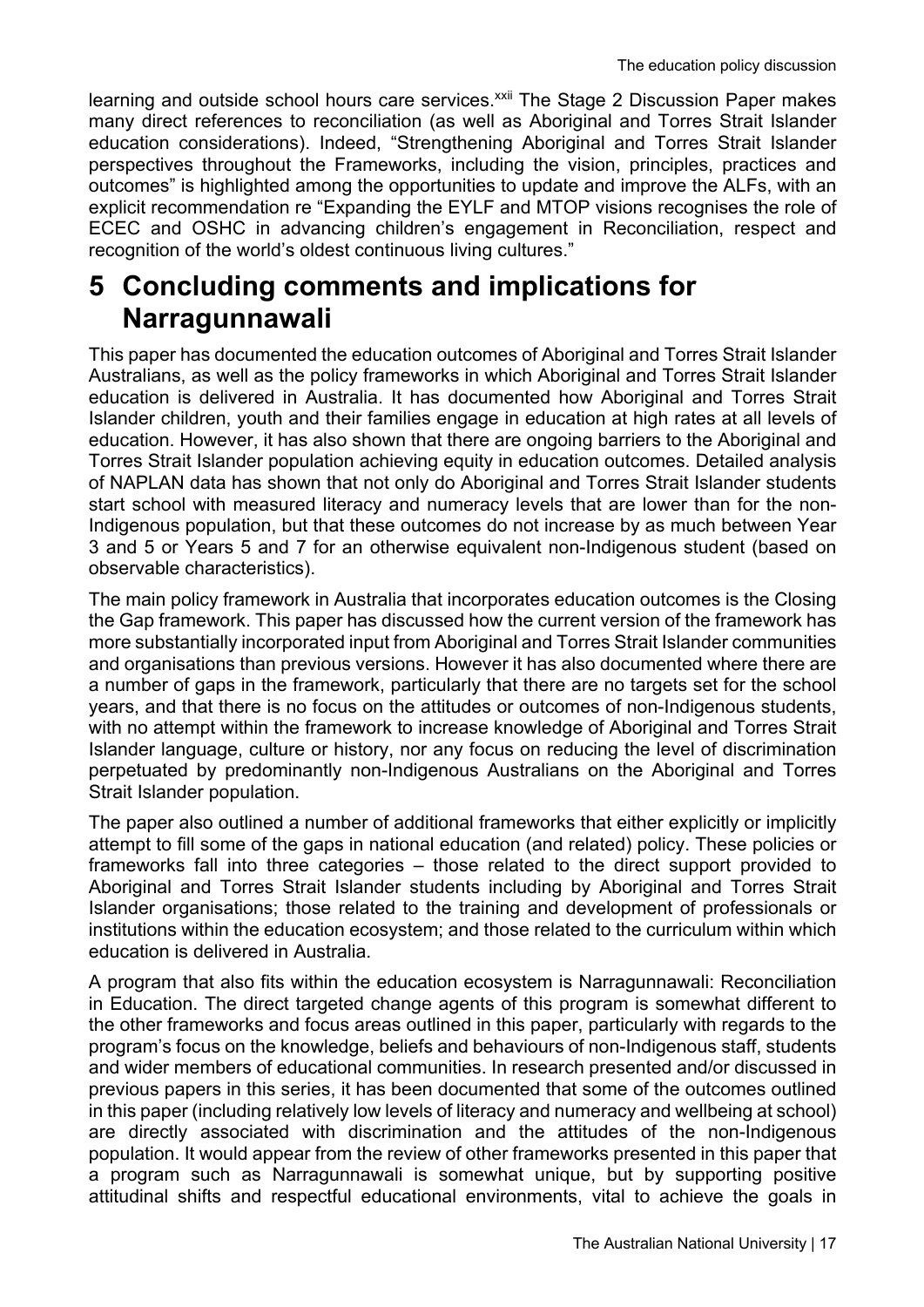Aboriginal and Torres Strait Islander education set by those frameworks. The quite rapid growth in schools and early learning services that have engaged with the Narragunnawali RAP development process, and the number of individuals registered to access the information and resources available on the Narragunnawali platform more broadly, suggests strongly that there is demand for such a program.

The focus of Narragunnawali is on reconciliation in education, more so than Aboriginal and Torres Strait Islander education more specifically. Indeed, improving the ability of educators to deliver evidence-based programs that focus on and are informed by Indigenous perspectives, cultures, languages and histories is important in and of itself. However, such programs also have the potential to facilitate educational environments that are conducive to improving the outcomes of Aboriginal and Torres Strait Islander students, particularly when delivered alongside some of the other community-driven and informed interventions discussed in this paper.